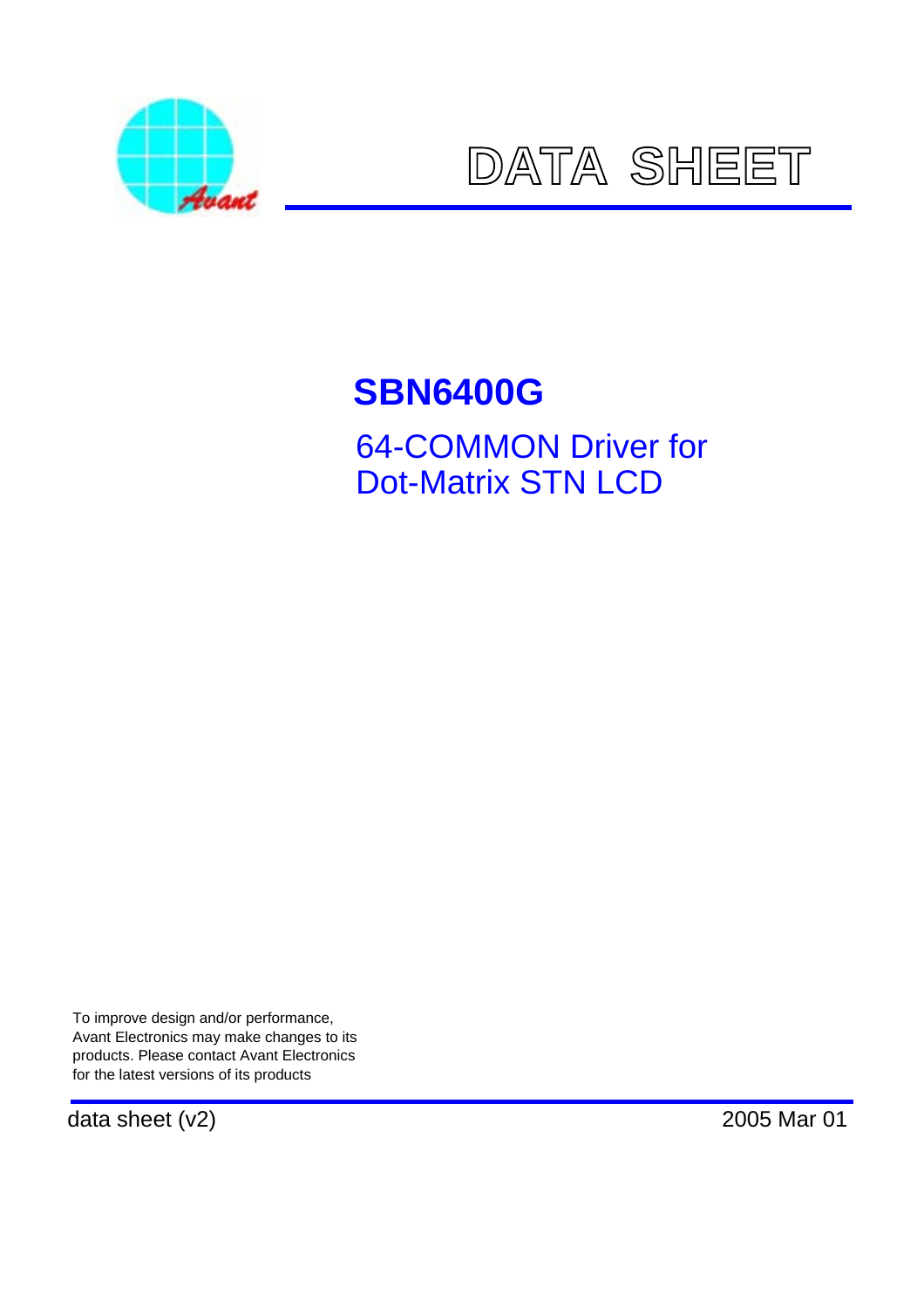#### **1 GENERAL**

#### **1.1 Description**

The SBN6400G is a 64-COMMON driver, designed to be paired with the SBN0064G 64-SEGMENT driver to drive a dot-matrix STN LCD panel.

Functionally, the SBN6400G includes 64 COMMON drivers, on-chip RC oscillator, a 64-bit bi-directional shift register, and timing generation circuit. The RC oscillator needs only an external resistor and capacitor. The timing generation circuit generates clocks and display control signals for both the SBN6400G and the SBN0064G.

To expand COMMON number, the SBN6400G can be cascaded in master-slave connection.

#### **1.2 Features**

- To be paired with the SBN0064G 64-SEGMENT driver.
- 64-COMMON STN LCD drivers
- Master Mode and Slave Mode for cascaded connection to expand COMMON numbers.
- On-chip RC oscillator; only an external resistor and an external capacitor are needed.
- Provides clocks and display control signal to the SBN0064G.
- External LCD bias (V0, V1, V4, V5).
- Selectable display duty cycle: 1/48, 1/64, 1/96, 1/128.
- Operating voltage range  $(V_{DD})$ : 2.7 ~ 5.5 volts.
- LCD bias voltage ( $V_{LCD} = V_{DD}$  V5, the voltage added to the LCD cell): 13 volts (max).
- Negative power supply  $(V_{NEG}=V_{DD}-V_{EE})$ : 16 volts (max).
- Operating frequency range: 550 KHz.
- Operating temperature range: -20 to +75 °C.
- Storage temperature range: -55 to +125 °C.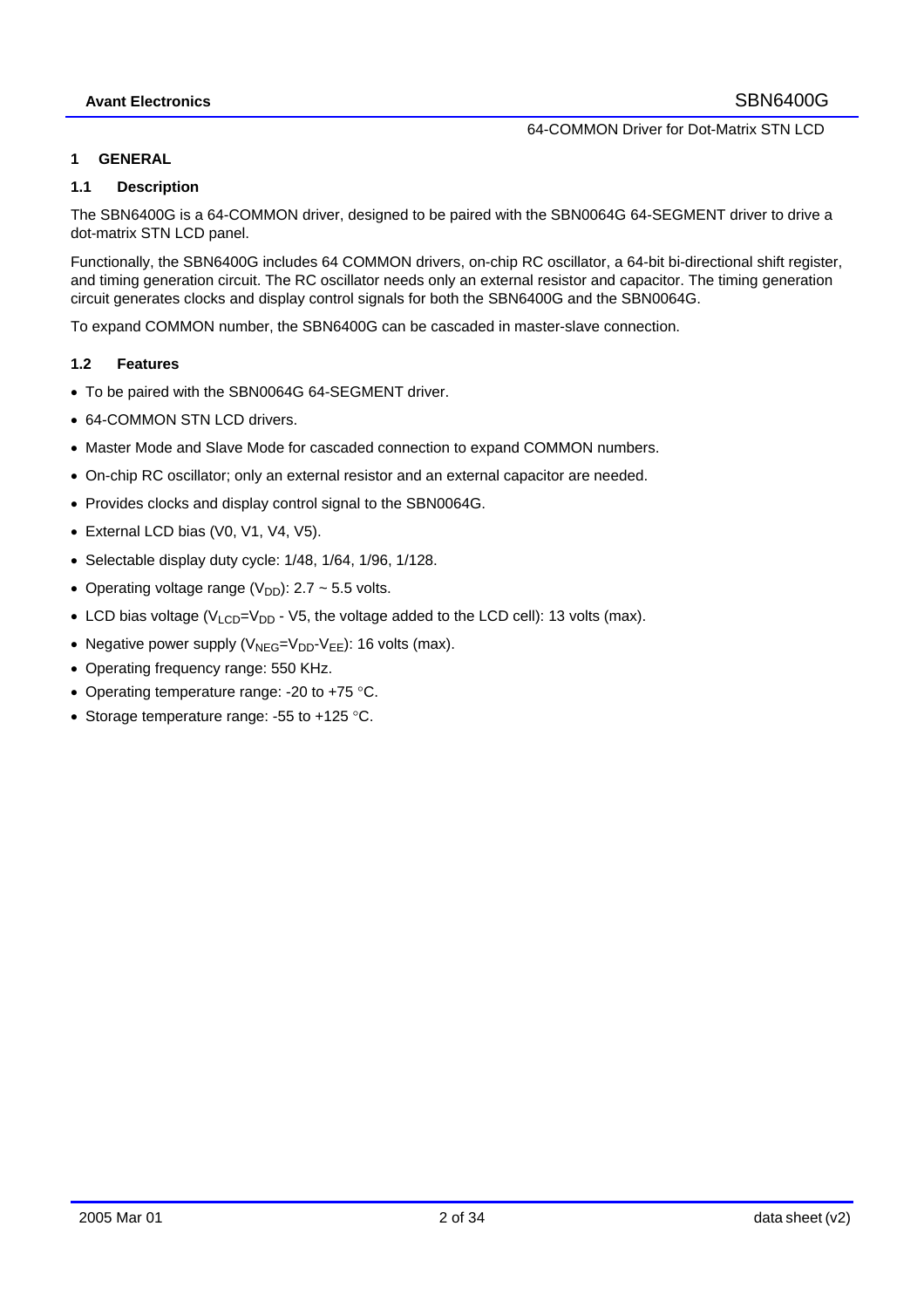# **1.3 Ordering information**

# **Table 1** Ordering information

| <b>PRODUCT TYPE</b> | <b>DESCRIPTION</b>       |
|---------------------|--------------------------|
| SBN6400G-LQFPG      | LQFP100 Pb-free package. |
| SBN6400G-QFPG       | QFP100 Pb-free package.  |
| SBN6400G-LQFP       | LQFP100 general package. |
| SBN6400G-QFP        | QFP100 general package.  |
| <b>SBN6400G-D</b>   | tested die.              |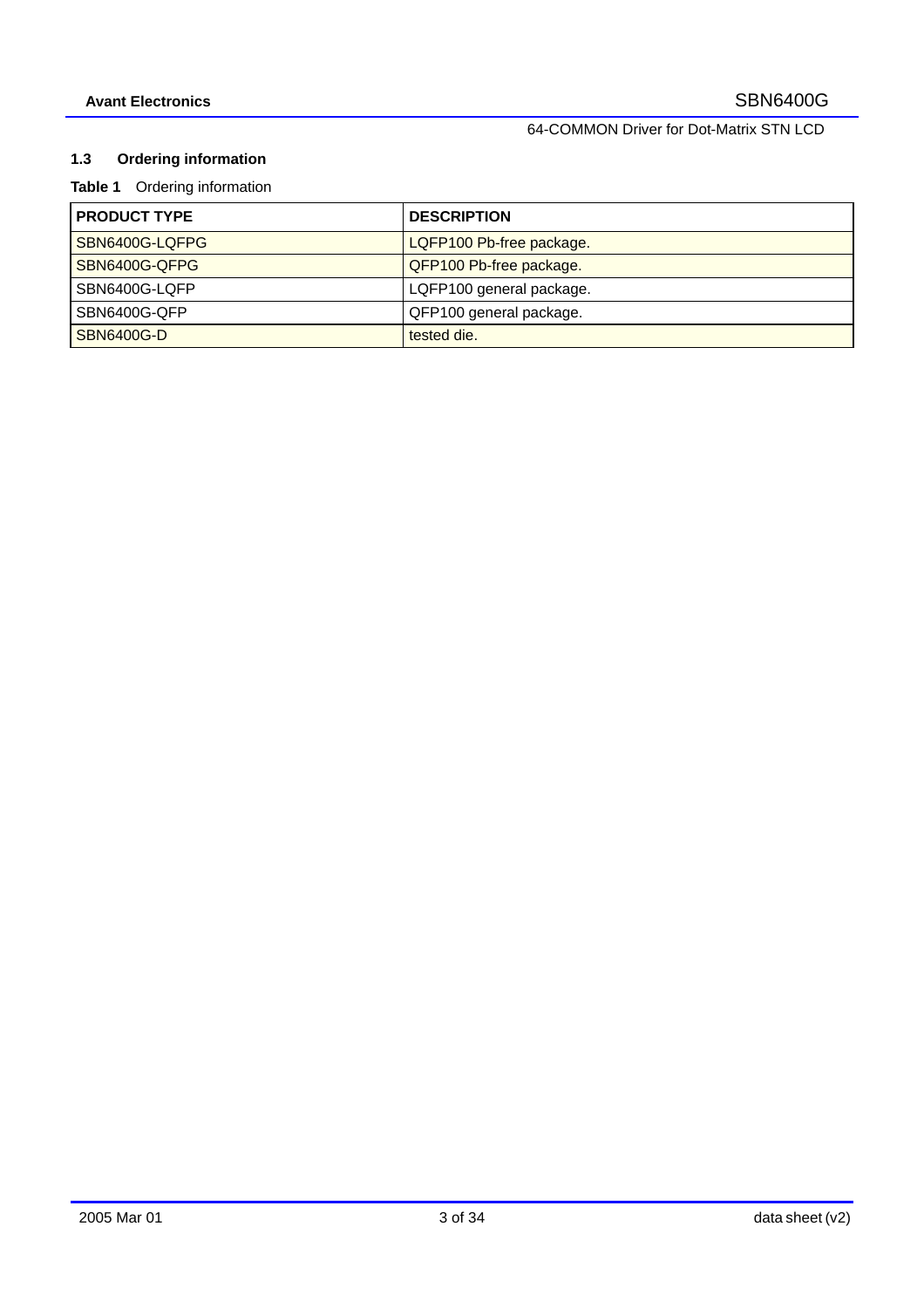# **2 FUNCTIONAL BLOCK DIAGRAM AND DESCRIPTION**

#### **2.1 Functional block diagram**

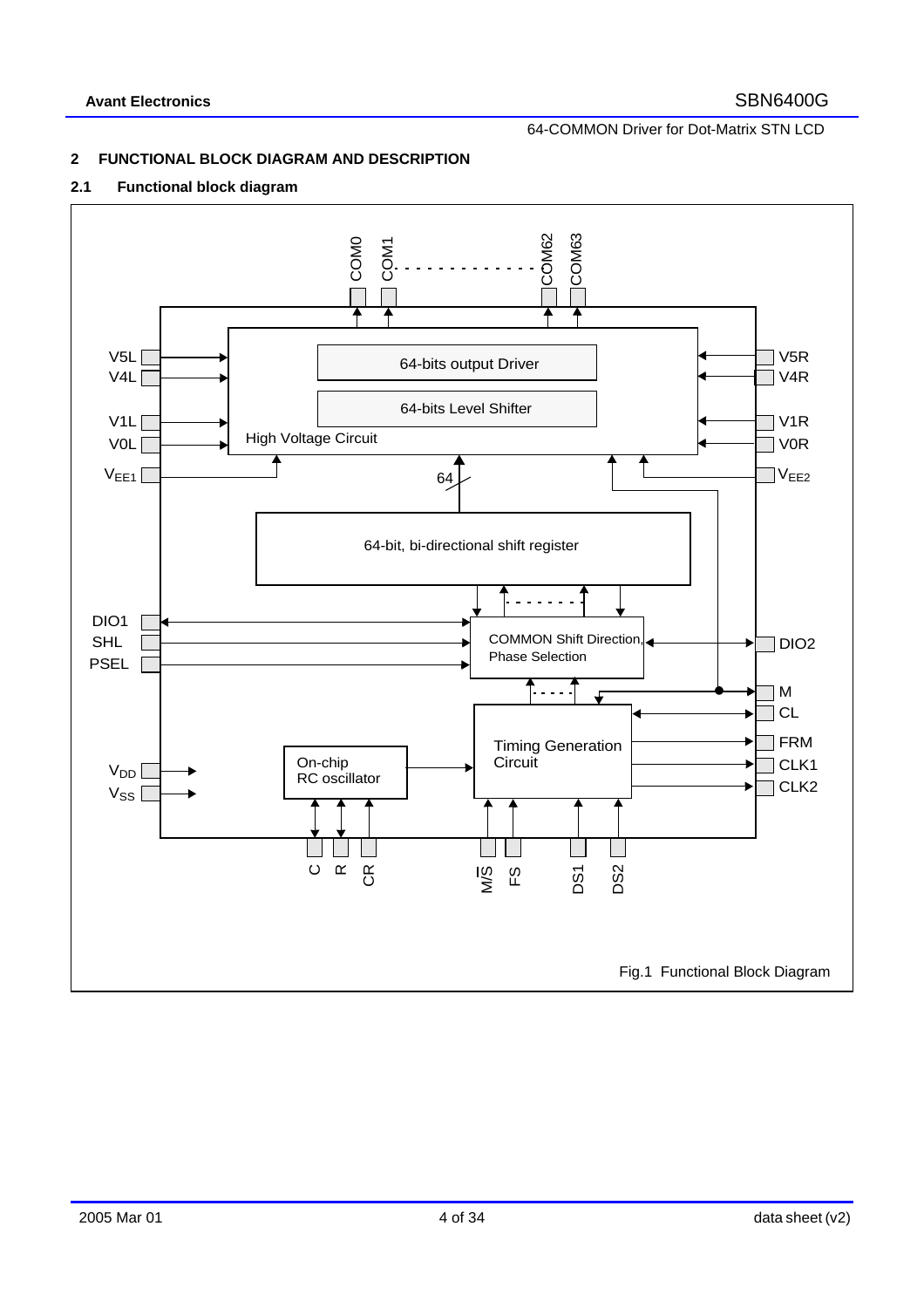# **3 PIN(PAD) ASSIGNMENT, PAD COORDINATES, SIGNAL DESCRIPTION**

# **3.1 The SBN6400G pinning diagram (LQFP100 or QFP100)**

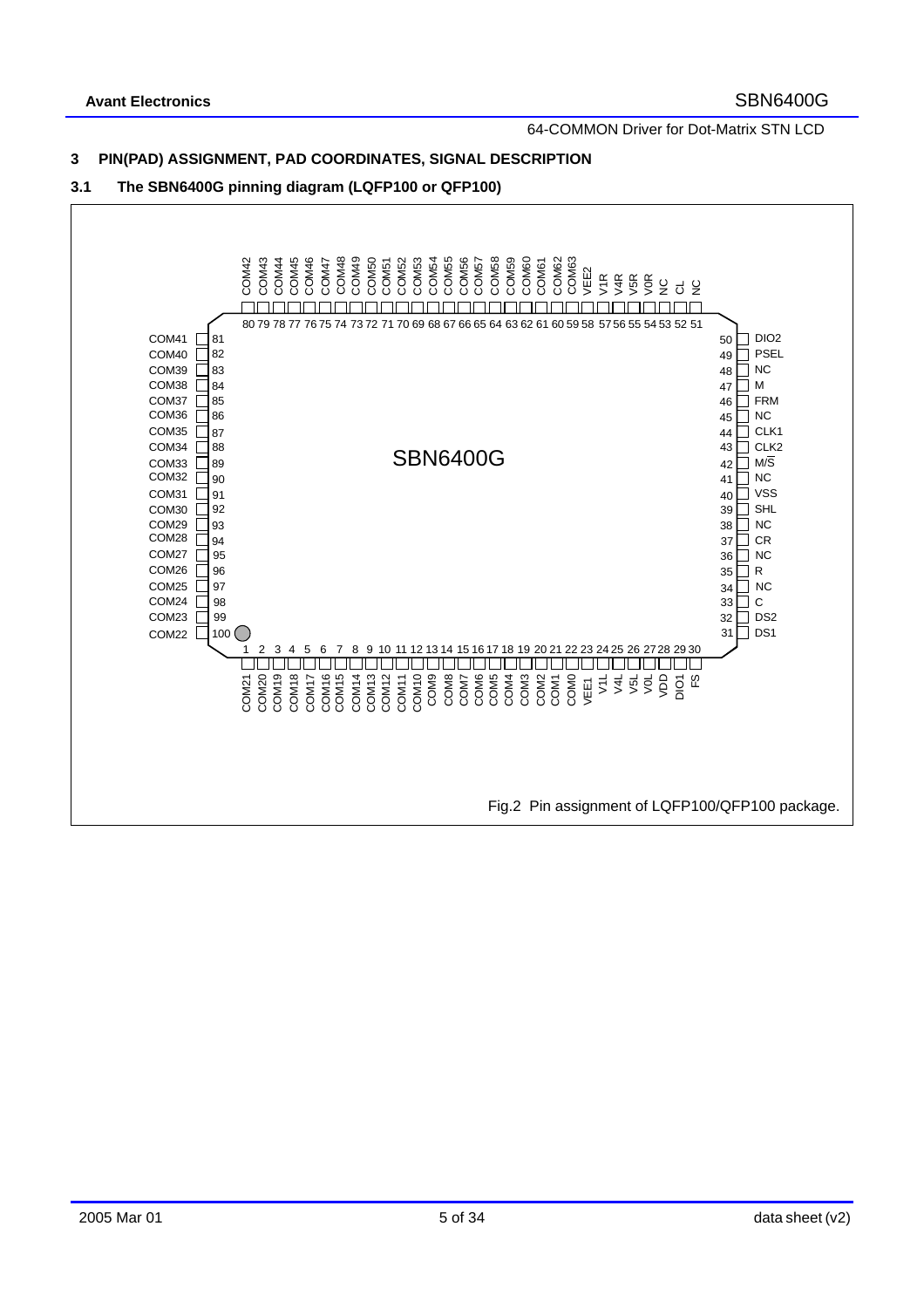# **Avant Electronics** SBN6400G

64-COMMON Driver for Dot-Matrix STN LCD

#### **3.2 The SBN6400G pad placement**

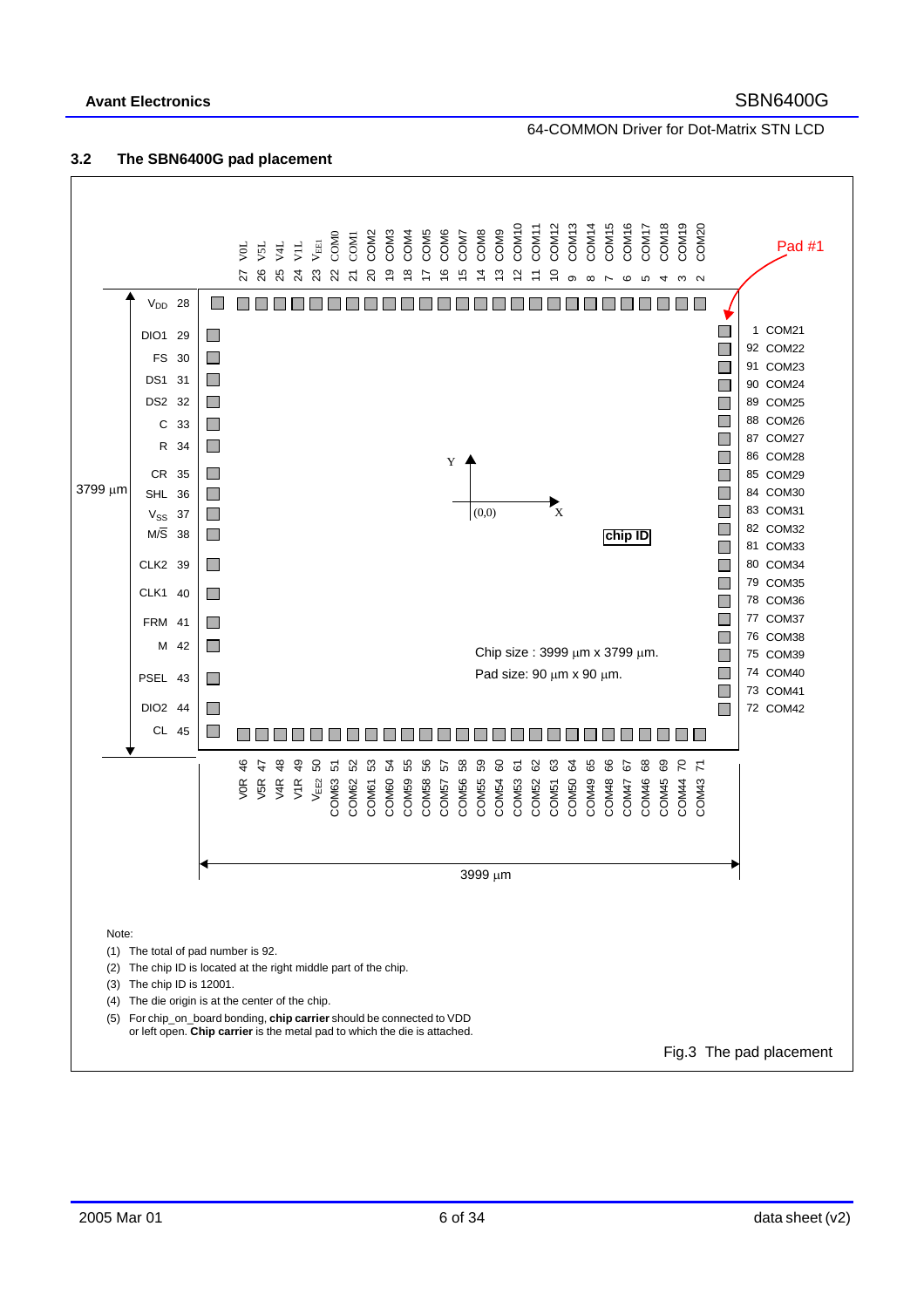# **3.3 Pad coordinates**

# Table 2 The pad coordinates (unit:  $\mu$ m)

| <b>PAD</b><br>NO.       | <b>PAD</b><br><b>NAME</b> | X       | Y    | <b>PAD</b><br>NO. | <b>PAD</b><br><b>NAME</b>  | X       | Y       | <b>PAD</b><br>NO. | <b>PAD</b><br><b>NAME</b> | X    | Υ       |
|-------------------------|---------------------------|---------|------|-------------------|----------------------------|---------|---------|-------------------|---------------------------|------|---------|
| 1                       | COM21                     | 1866    | 1575 | 35                | CR                         | $-1857$ | 305     | 69                | COM45                     | 1399 | $-1767$ |
| $\overline{2}$          | COM <sub>20</sub>         | 1659    | 1768 | 36                | <b>SHL</b>                 | $-1857$ | 163     | 70                | COM44                     | 1529 | $-1767$ |
| 3                       | COM19                     | 1529    | 1768 | 37                | $\mathsf{V}_{\mathsf{SS}}$ | $-1857$ | 20      | 71                | COM43                     | 1659 | $-1767$ |
| $\overline{\mathbf{4}}$ | COM <sub>18</sub>         | 1399    | 1768 | 38                | M/S                        | $-1857$ | $-130$  | 72                | COM <sub>42</sub>         | 1866 | $-1575$ |
| 5                       | COM17                     | 1269    | 1768 | 39                | CLK <sub>2</sub>           | $-1857$ | $-379$  | 73                | COM41                     | 1866 | $-1425$ |
| 6                       | COM <sub>16</sub>         | 1139    | 1768 | 40                | CLK1                       | $-1857$ | $-625$  | 74                | COM40                     | 1866 | $-1275$ |
| $\overline{7}$          | COM <sub>15</sub>         | 1009    | 1768 | 41                | <b>FRM</b>                 | $-1857$ | $-873$  | 75                | COM39                     | 1866 | $-1125$ |
| $\bf 8$                 | COM14                     | 879     | 1768 | 42                | M                          | $-1857$ | $-1052$ | 76                | COM38                     | 1866 | $-974$  |
| 9                       | COM <sub>13</sub>         | 749     | 1768 | 43                | <b>PSEL</b>                | $-1857$ | $-1276$ | 77                | COM37                     | 1866 | $-824$  |
| 10                      | COM <sub>12</sub>         | 619     | 1768 | 44                | DIO <sub>2</sub>           | $-1857$ | $-1558$ | 78                | COM36                     | 1866 | $-674$  |
| 11                      | COM11                     | 489     | 1768 | 45                | <b>CL</b>                  | $-1857$ | $-1748$ | 79                | COM35                     | 1866 | $-524$  |
| 12                      | COM <sub>10</sub>         | 359     | 1768 | 46                | <b>VOR</b>                 | $-1591$ | $-1767$ | 80                | COM34                     | 1866 | $-374$  |
| 13                      | COM <sub>9</sub>          | 229     | 1768 | 47                | V <sub>5</sub> R           | $-1461$ | $-1767$ | 81                | COM33                     | 1866 | $-224$  |
| 14                      | COM <sub>8</sub>          | 99      | 1768 | 48                | V <sub>4</sub> R           | $-1331$ | $-1767$ | 82                | COM <sub>32</sub>         | 1866 | $-74$   |
| 15                      | COM7                      | $-31$   | 1768 | 49                | V <sub>1</sub> R           | $-1201$ | $-1767$ | 83                | COM31                     | 1866 | 76      |
| 16                      | COM <sub>6</sub>          | $-161$  | 1768 | 50                | V <sub>EE2</sub>           | $-1071$ | $-1767$ | 84                | COM30                     | 1866 | 226     |
| 17                      | COM <sub>5</sub>          | $-291$  | 1768 | 51                | COM63                      | $-941$  | $-1767$ | 85                | COM29                     | 1866 | 376     |
| 18                      | COM <sub>4</sub>          | $-421$  | 1768 | 52                | COM62                      | $-811$  | $-1767$ | 86                | COM <sub>28</sub>         | 1866 | 525     |
| 19                      | COM <sub>3</sub>          | $-551$  | 1768 | 53                | COM61                      | $-681$  | $-1767$ | 87                | COM27                     | 1866 | 675     |
| 20                      | COM <sub>2</sub>          | $-681$  | 1768 | 54                | COM60                      | $-551$  | $-1767$ | 88                | COM <sub>26</sub>         | 1866 | 825     |
| 21                      | COM <sub>1</sub>          | $-811$  | 1768 | 55                | COM59                      | $-421$  | $-1767$ | 89                | COM <sub>25</sub>         | 1866 | 975     |
| 22                      | COM <sub>0</sub>          | $-941$  | 1768 | 56                | COM <sub>58</sub>          | $-291$  | $-1767$ | 90                | <b>COM24</b>              | 1866 | 1125    |
| 23                      | $V_{EE1}$                 | $-1071$ | 1768 | 57                | COM <sub>57</sub>          | $-161$  | $-1767$ | 91                | COM <sub>23</sub>         | 1866 | 1275    |
| 24                      | V <sub>1</sub> L          | $-1201$ | 1768 | 58                | COM <sub>56</sub>          | $-31$   | $-1767$ | 92                | COM <sub>22</sub>         | 1866 | 1425    |
| 25                      | V <sub>4</sub> L          | $-1331$ | 1768 | 59                | COM <sub>55</sub>          | 99      | $-1767$ |                   |                           |      |         |
| 26                      | V5L                       | $-1461$ | 1768 | 60                | <b>COM54</b>               | 229     | $-1767$ |                   |                           |      |         |
| 27                      | <b>VOL</b>                | $-1591$ | 1768 | 61                | COM <sub>53</sub>          | 359     | $-1767$ |                   |                           |      |         |
| 28                      | <b>V<sub>DD</sub></b>     | $-1838$ | 1785 | 62                | <b>COM52</b>               | 489     | $-1767$ |                   |                           |      |         |
| 29                      | DIO1                      | $-1857$ | 1533 | 63                | COM51                      | 619     | $-1767$ |                   |                           |      |         |
| 30                      | <b>FS</b>                 | $-1857$ | 1345 | 64                | COM <sub>50</sub>          | 749     | $-1767$ |                   |                           |      |         |
| 31                      | DS <sub>1</sub>           | $-1857$ | 1165 | 65                | COM49                      | 879     | $-1767$ |                   |                           |      |         |
| 32                      | DS <sub>2</sub>           | $-1857$ | 984  | 66                | COM48                      | 1009    | $-1767$ |                   |                           |      |         |
| 33                      | С                         | $-1857$ | 776  | 67                | COM47                      | 1139    | $-1767$ |                   |                           |      |         |
| 34                      | ${\sf R}$                 | $-1852$ | 601  | 68                | COM46                      | 1269    | $-1767$ |                   |                           |      |         |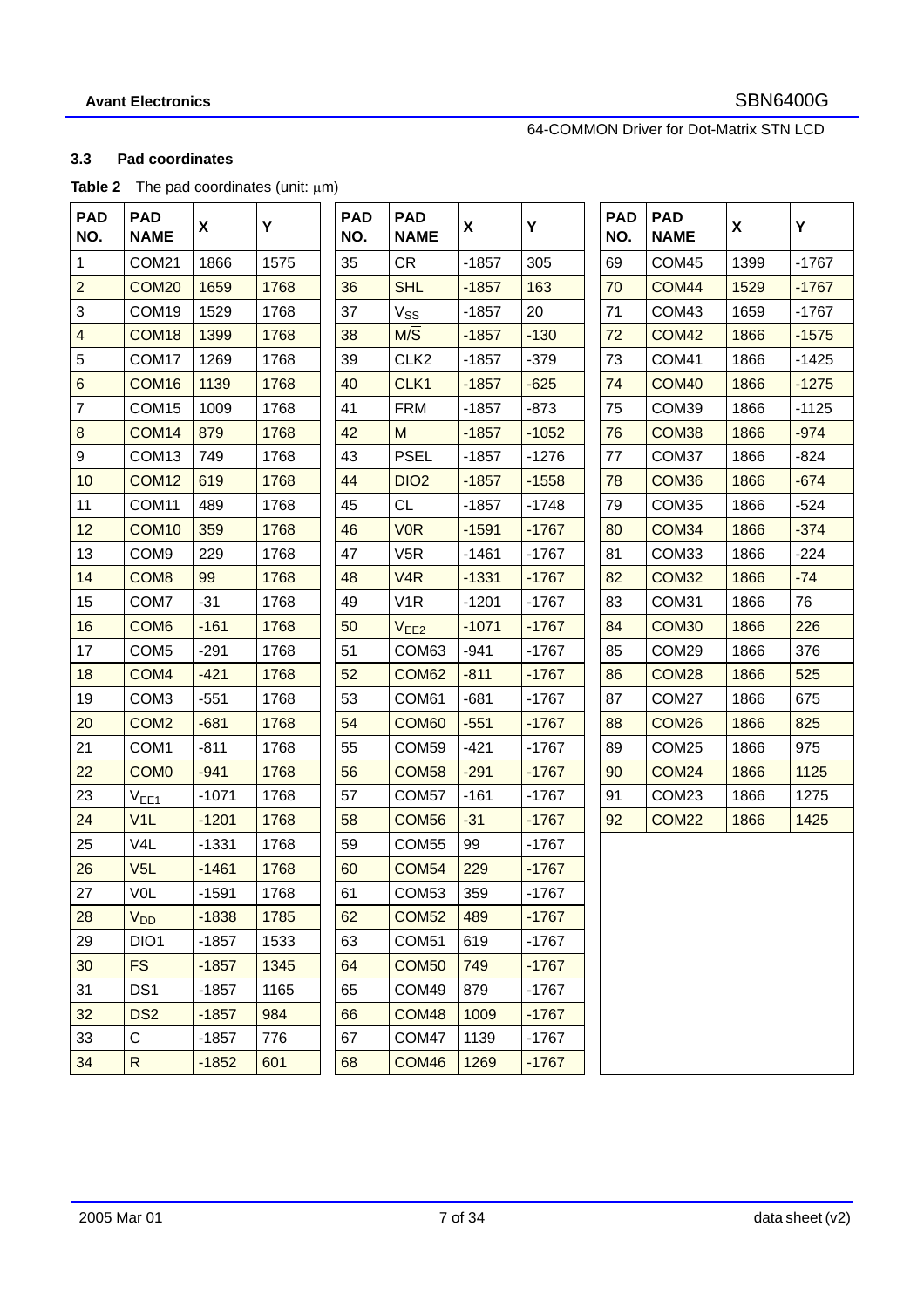# **3.4 Signal description**

**Table 3** Pin signal description

To avoid a latch-up effect at power-on:  $V_{SS} - 0.5$  V < voltage at any pin at any time <  $V_{DD} + 0.5$  V.

| Pin<br>number       | Pad<br>number           | <b>SYMBOL</b>        | <b>DESCRIPTION</b>                                                                                                                                                                                                                                                                                                                                                                                                                                                                                                                                                                                                         |
|---------------------|-------------------------|----------------------|----------------------------------------------------------------------------------------------------------------------------------------------------------------------------------------------------------------------------------------------------------------------------------------------------------------------------------------------------------------------------------------------------------------------------------------------------------------------------------------------------------------------------------------------------------------------------------------------------------------------------|
| $1 - 22,$<br>59~100 | $1 - 22$ ,<br>$51 - 92$ | COM21~0<br>COM63~22  | COMMON outputs.<br>The output voltage level of COMMON outputs are decided by the combination of<br>the alternating frame signal (M) and the internal Shift Register Output. Depending<br>on the value of M and the Shift Register Output, a single voltage level is selected<br>from V0, V1, V4, or V5 for COMMON driver, as shown in Fig. 4.<br>1<br>M<br>0<br>0<br>$\mathbf 0$<br>1<br>Internal<br>1<br>0<br>0<br>1<br>1<br>0<br>1<br>0<br>Shift Register<br>Fig.4 COMMON output voltage level                                                                                                                           |
| 23, 58              | 23, 50                  | $VEE1$ , $VEE2$      | External negative power supply for LCD bias.<br>These two inputs are internally connected together inside the chip. However, to<br>avoid flickering, same external negative bias voltage should be connected to these                                                                                                                                                                                                                                                                                                                                                                                                      |
| 24, 25,<br>26, 27   | 24, 25,<br>26, 27       | V1L, V4L,<br>V5L V0L | two inputs.<br>External LCD Bias voltage.<br>These pins should be connected to $V1$ , $V4$ , $V5$ , and $V_{DD}$ , respectively, of the<br>external LCD bias circuit, and the condition VDD≥V1≥V2≥V3≥V4≥V5 must always<br>be met.<br>These pins are internally connected to V1R, V4R, V5R, and V0R, respectively.                                                                                                                                                                                                                                                                                                          |
| 28                  | 28                      | V <sub>DD</sub>      | Power supply for logic circuit of the chip.<br>The $V_{DD}$ should be in the range from 2.7 volts to 5.5 volts.                                                                                                                                                                                                                                                                                                                                                                                                                                                                                                            |
| 29, 50              | 29, 44                  | DIO1, DIO2           | Input or output for master/slave mode operation in a cascading connection.<br>Please refer to Sections 4.6 and 4.7.                                                                                                                                                                                                                                                                                                                                                                                                                                                                                                        |
| 30                  | 30                      | <b>FS</b>            | Oscillator Frequency Selection.<br>When the device operates in master mode, FS is used to select the RC oscillator<br>frequency to make frame frequency approximately equal to 70Hz.<br>If the RC oscillator frequency is 550K Hz (at $V_{DD} = 5$ volts), then this input should be<br>connected to $V_{DD}$ .<br>If the RC oscillator frequency is 225K Hz (at $V_{DD} = 5$ volts), then this input should be<br>connected to V <sub>SS.</sub><br>Usually, 550K Hz is recommended and this pin should be connected to $V_{DD}$ .<br>When the device operates in slave mode, this input should be connected to $V_{DD}$ . |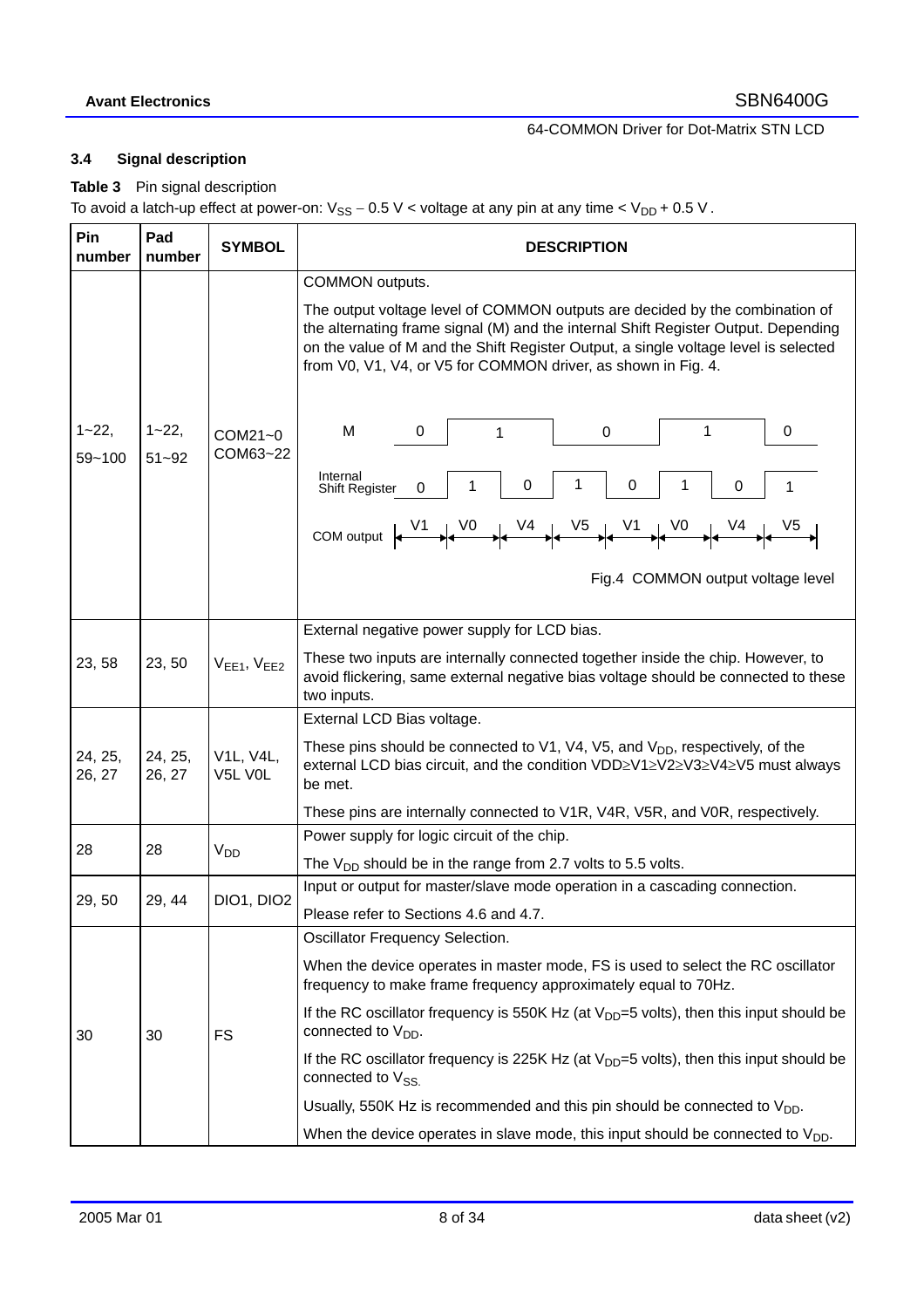| Pin<br>number | Pad<br>number | <b>SYMBOL</b>         | <b>DESCRIPTION</b>                                                                                                                                                                                                                                                                       |
|---------------|---------------|-----------------------|------------------------------------------------------------------------------------------------------------------------------------------------------------------------------------------------------------------------------------------------------------------------------------------|
|               |               |                       | Display duty selection inputs.                                                                                                                                                                                                                                                           |
| 31, 32        | 31, 32        | DS1, DS2              | These two inputs are used to select display duty cycle when the SBN6400G<br>operates in master mode.                                                                                                                                                                                     |
|               |               |                       | These pins are not valid in slave mode and should be connected to $V_{DD}$ .                                                                                                                                                                                                             |
|               |               |                       | Pins of the on-chip RC oscillator for connection to external resistor and capacitor.                                                                                                                                                                                                     |
| 33, 35,       | 33, 34,       | C, R, CR              | When operating in slave mode, the device's C and R terminals should be left open<br>and its CR terminal should be connected to $V_{DD}$ .                                                                                                                                                |
| 37            | 35            |                       | Instead of the RC oscillator, if an external clock source is to be used, then this clock<br>source should be added to the CR terminal. In this case, both the C and R terminals<br>should be left open.                                                                                  |
|               |               |                       | This input is used to select COMMON output sequence                                                                                                                                                                                                                                      |
| 39            | 36            | <b>SHL</b>            | When SHL=1, COMMON output sequence is from COM0 to COM63.                                                                                                                                                                                                                                |
|               |               |                       | When SHL=0, COMMON output sequence is from COM63 to COM0.                                                                                                                                                                                                                                |
| 40            | 37            | <b>V<sub>SS</sub></b> | Ground.                                                                                                                                                                                                                                                                                  |
|               |               |                       | This input is used to select Master Mode or Slave Mode.                                                                                                                                                                                                                                  |
| 42            | 38            | $M/\overline{S}$      | When this input is connected to $V_{DD}$ , the SBN6400G operates in Master Mode.<br>When this input is connected to V <sub>SS</sub> , the SBN6400G operates in Slave Mode.                                                                                                               |
|               |               | CLK2,                 | Clock outputs to the SBN0064G.                                                                                                                                                                                                                                                           |
| 43, 44        | 39, 40        | CLK1                  | The frequency of these two clocks is a half of the RC oscillator clock frequency.                                                                                                                                                                                                        |
|               |               |                       | Frame signal, indicating the start of a frame.                                                                                                                                                                                                                                           |
| 46            | 41            | <b>FRM</b>            | When the SBN6400G operates in master mode, its FRM output should be<br>connected to the FRM input of the SBN0064G.                                                                                                                                                                       |
|               |               |                       | When the SBN6400G operates in slave mode, its FRM output should be left open.                                                                                                                                                                                                            |
|               |               |                       | For the timing of this signal, please refer to Fig. 11                                                                                                                                                                                                                                   |
|               |               |                       | Alternating frame signal for generating LCD biases of reverse polarites.                                                                                                                                                                                                                 |
| 47            | 42            | м                     | This is an I/O terminal. When the SBN6400G operates in master mode, this<br>terminal becomes output and should be connected to its slave.                                                                                                                                                |
|               |               |                       | When the device operates in slave mode, this terminal becomes input and accepts<br>M output from its master.                                                                                                                                                                             |
|               |               |                       | Phase selection for COMMON output.                                                                                                                                                                                                                                                       |
| 49            | 43            | <b>PSEL</b>           | This input selects the phase relation between the COMMON outputs and the CL<br>clock. If PSEL=1 (i.e., connected to $V_{DD}$ ), each COMMON output starts on the<br>rising edge of CL. If PSEL=0 (i.e., connected to $V_{SS}$ ), each COMMON output starts<br>on the falling edge of CL. |
|               |               |                       | Usually, PSEL should be connected to V <sub>DD</sub> .                                                                                                                                                                                                                                   |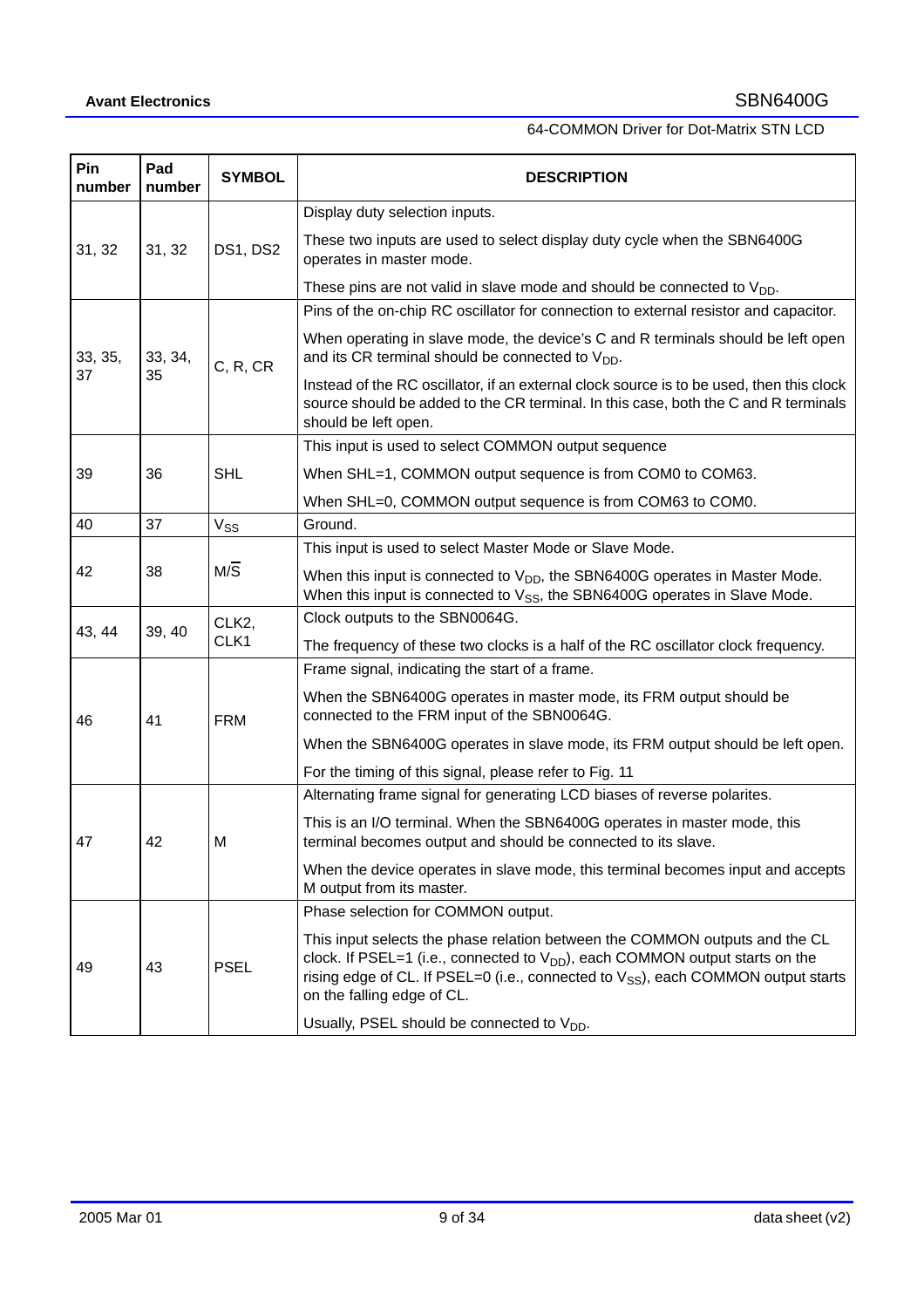| Pin<br>number                           | Pad<br>number     | <b>SYMBOL</b>                       | <b>DESCRIPTION</b>                                                                                                                                                                                                                                                                                        |
|-----------------------------------------|-------------------|-------------------------------------|-----------------------------------------------------------------------------------------------------------------------------------------------------------------------------------------------------------------------------------------------------------------------------------------------------------|
| 52                                      | 45                | СL                                  | Shift clock for the internal 64-bit, bi-directional shift register.<br>The time duration of each COMMON output is equal to one clock period of the CL<br>clock.                                                                                                                                           |
| 54, 55,<br>56, 57                       | 46, 47,<br>48, 49 | <b>VOR, V5R,</b><br><b>V4R, V1R</b> | External LCD Bias voltage.<br>These terminals should be connected to $V1$ , $V4$ , $V5$ , and $VDD$ , respectively, of the<br>external LCD bias circuit, and the condition VDD≥V1≥V2≥V3≥V4≥V5 must always<br>be met.<br>These terminals are internally connected to V1L, V4L, V5L, and V0L, respectively. |
| 34, 36,<br>38, 41,<br>45, 48,<br>51, 53 |                   | <b>NC</b>                           | No Connection.<br>For package type, these pins should be left open.<br>For die, there is no NC pad.                                                                                                                                                                                                       |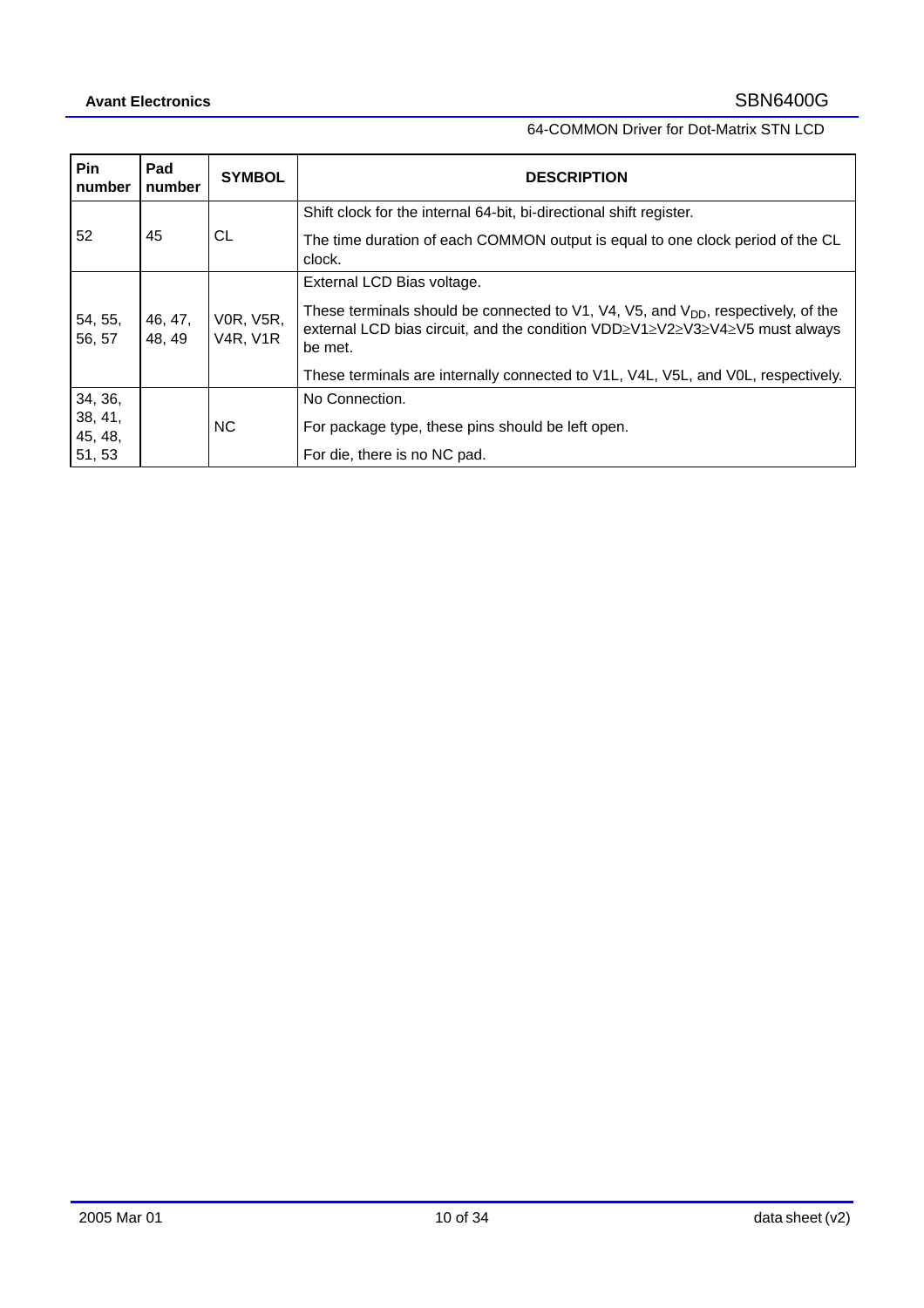#### **4 FUNCTIONAL DESCRIPTION**

#### **4.1 On-chip RC oscillator**

When operating in master mode, the SBN6400G's on-chip RC-type oscillator is used to provide clocks and necessary control signals to itself, its slave, and the SBN0064G SEGMENT Driver.

External resistor  $R_f$  and capacitor  $C_f$  need to be connected across R, CR, and C, as shown in Fig. 5. The recommended value for  $R_f$  is 33K ohm and that for  $C_f$  is 20 pF. During PCB layout, the resistor and the capacitor should be placed as close to the SBN6400G as possible, such that stray capacitance, inductance, and resistance can be minimized.

![](_page_10_Figure_7.jpeg)

The typical oscillation frequency of the oscillator at different power supply voltages, with  $C_f$  fixed to 20 pF, is given in Table 4.

|  | <b>Table 4</b> On-chip RC oscillator characteristics, $C_f = 20$ pF, $T_{amb} = -20$ to +75 °C |  |  |
|--|------------------------------------------------------------------------------------------------|--|--|
|--|------------------------------------------------------------------------------------------------|--|--|

| $R_f$ value (unit: ohm) | $VDD=5V$ | $VDD=3V$ | $VDD=2.7V$ | unit       |
|-------------------------|----------|----------|------------|------------|
| 47K                     | 406      | 361      | 350        |            |
| 43K                     | 443      | 392      | 377        |            |
| 39K                     | 484      | 425      | 406        | <b>KHz</b> |
| 33K                     | 557      | 485      | 463        |            |
| 30K                     | 601      | 521      | 497        |            |

#### **Note:**

1. The values given in this table are typical values. ±10% variation from lot to lot may exists.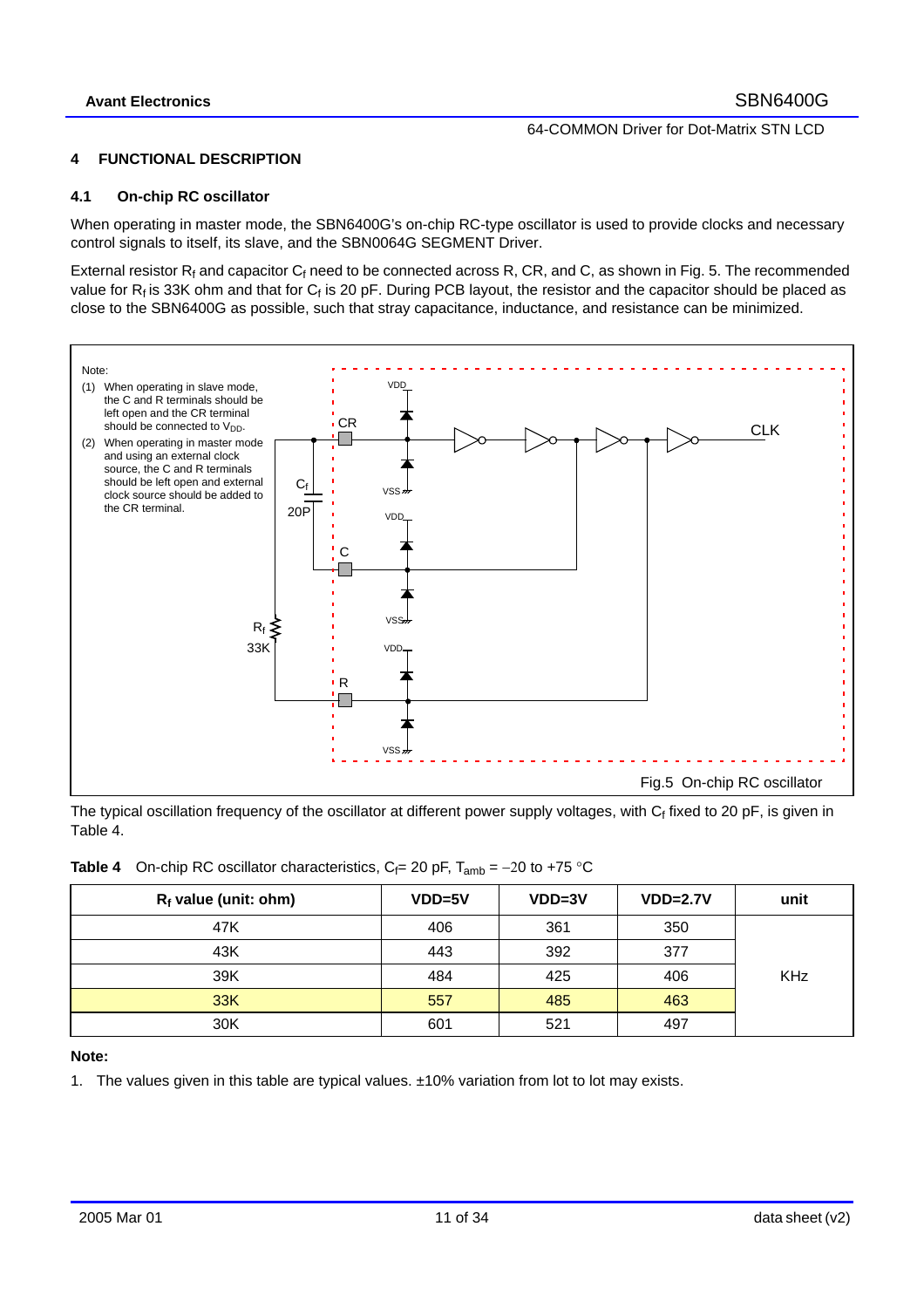#### **4.2 RC-oscillator Frequency Selection (FS)**

When the RC oscillator frequency is 550 KHz, FS should be connected to  $V_{DD}$ . When the RC oscillator frequency is below 300 KHz, FS should be connected to  $V_{SS}$ . In the both cases, the purpose of this input is to make frame frequency approximately equal to 70 Hz.

Usually, 550 KHz operation is recommended.

#### **4.3 Timing Generation**

The SBN6400G's internal timing generation circuit is shown in Fig. 6.

When M/S=1, the SBN6400G operates in Master Mode, sends M and CL to its slave, and sends M, CL, FRM, CLK1, and CLK2 to the SBN0064G.

When M/S=0, the SBN6400G operates in Slave Mode and receives M and CL from its master. In addition, when operating in slave mode, the SBN6400G will not send out FRM, CLK1, and CLK2. These terminals should be left open.

![](_page_11_Figure_10.jpeg)

# **4.4 Duty selection**

When the SBN6400G operates in Master Mode, the display duty is decided by its DS1 and DS2 inputs. When the SBN6400G operates in slave mode, its DS1 and DS2 has no function and should be connected to  $V_{DD}$ .

Table 5 gives the setting of the DS1 and DS2 and the corresponding display duty cycle.

#### **Table 5** Duty selection

| DS1 | DS <sub>2</sub> | <b>Duty</b> |
|-----|-----------------|-------------|
|     |                 | 1/128       |
|     |                 | 1/96        |
|     |                 | 1/64        |
|     |                 | 1/48        |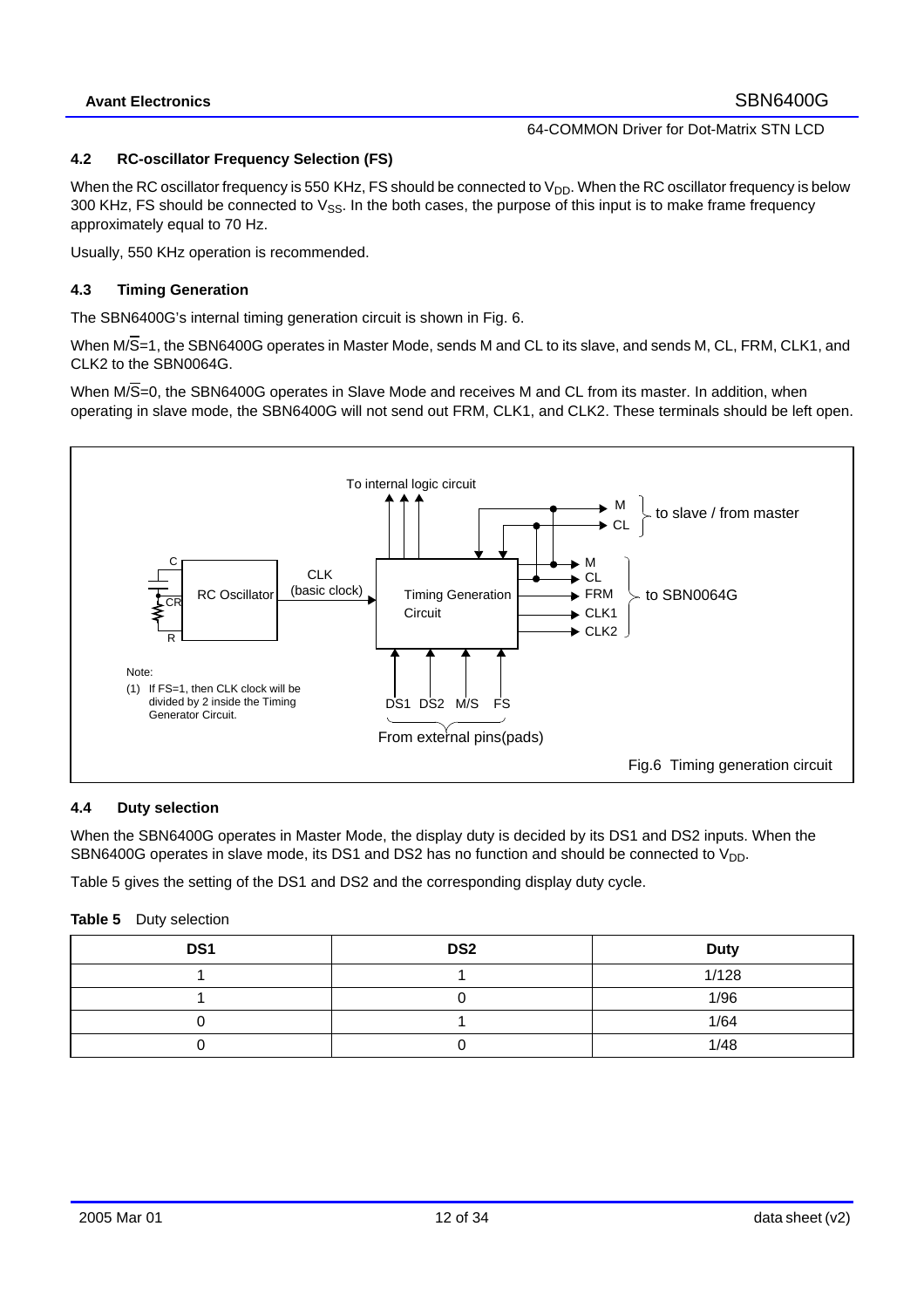#### **4.5 Phase relation between CL and COMMON outputs**

The PSEL input is used to select the phase relation between CL clock and COMMON outputs. The CL clock is the shift clock to the internal 64-bit, bi-directional Shift Register. A CL clock period is the time duration for displaying a horizontal line of LCD pixels.

If PSEL=H, the COM0 starts from the rising edge of CL clock. If PSEL=L, then COM0 starts from the falling edge of CL, as shown in Fig. 7.

Usually, it is recommended that PSEL be connected to  $V_{DD}$ .

![](_page_12_Figure_7.jpeg)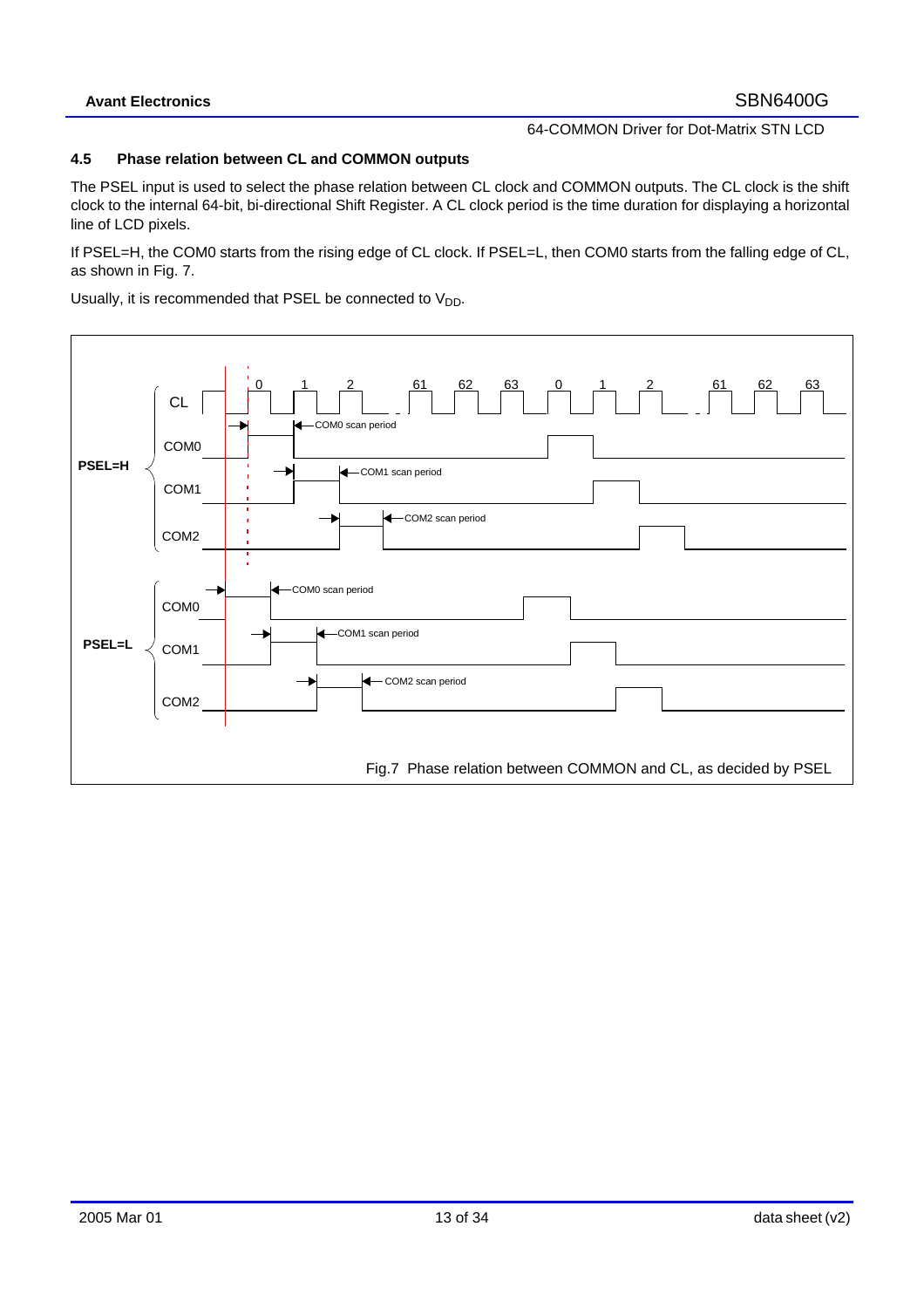### **Avant Electronics** SBN6400G

# 64-COMMON Driver for Dot-Matrix STN LCD

### **4.6 Master/Slave connection**

The SBN6400G can be cascaded in master-slave connection to expand the total number of COMMONs.

When a device is selected as master, its DIO1, DIO2, M, and CL are all in output state. Its M output and CL output should be connected to its slave and its M, CL, FRM, CLK1 and CLK2 should be connected to the SBN0064G.

![](_page_13_Figure_6.jpeg)

#### **4.7 COMMON output sequence**

The COMMON output sequence is decided by both the M/S and the SHL inputs, as shown in Table 6.

| M/S      | <b>SHL</b> | DIO <sub>1</sub> | DIO2   | <b>COMMON SHIFT DIRECTION</b>                               | <b>NOTES</b> |
|----------|------------|------------------|--------|-------------------------------------------------------------|--------------|
|          |            |                  | Output | $CO \rightarrow C63$                                        | Note         |
| (master) | 0          | Output           |        | $C63 \rightarrow C0$                                        |              |
|          |            | Input            | Output | $CO \rightarrow C63(master)$ , $CO \rightarrow C63(slave)$  | Note 2       |
| (slave)  | 0          | Output           | Input  | $C63 \rightarrow C0$ (master), $C63 \rightarrow C0$ (slave) | Note 3       |

#### **Notes**

- 1. When the SBN6400G is in master mode, both its DIO1 and DIO2 are always output, and COMMON output sequence is decided by SHL. If SHL=1, COM0 is output first and COM63 is output last. If SHL=0, COM63 is output first and COM0 is output last.
- 2. When the SBN6400G operates in slave mode and its SHL is HIGH, its DIO1 becomes input and its DIO2 becomes output. The slave's DIO1 should be connected to DIO2 of the master. The COM0 of the master is output first. After COM63 of the master is output, COM0 of the slave is output. COM63 of the slave is output last.
- 3. When the SBN6400G operates in slave mode and its SHL is LOW, its DIO1 becomes output and its DIO2 becomes input. The slave's DIO2 should be connected to DIO1 of the master. The COM63 of the master is output first. After COM0 of the master is output, COM63 of the slave is output. COM0 of the slave is output last.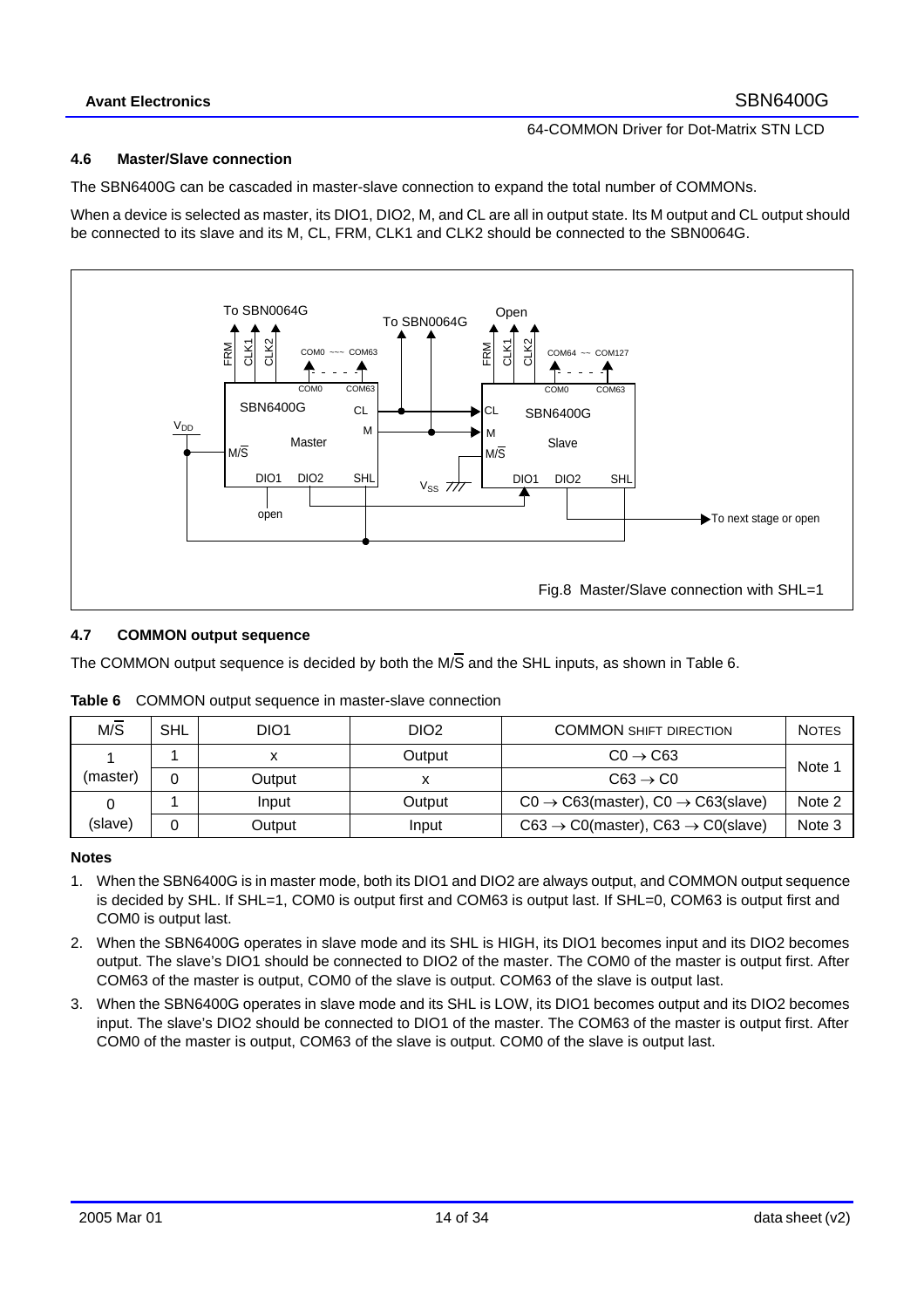# **5 LCD BIAS AND COMMON OUTPUT VOLTAGE**

#### **5.1 LCD bias circuit**

A typical LCD bias circuit for 1/64 display duty is shown in Fig. 9. The condition V<sub>DD</sub>≥ V1 ≥ V2 ≥ V3 ≥ V4 ≥ V5 must always be met. The maximum allowed voltage for LCD bias ( $V_{DD}$ - $V_5$ ) is 13 volts. Note that V0 should be connected to V<sub>DD</sub>.

![](_page_14_Figure_6.jpeg)

### **5.2 Relation of display duty, CL period, LCD bias, and recommended resistor ladder for bias**

Table 7gives the relation of display duty, CL period, LCD bias, and recommended resistor ladder for bias.

| Duty  | <b>CL</b> period | <b>Bias</b> | <b>Resistor ladder</b> |
|-------|------------------|-------------|------------------------|
| 1/48  | 64 x CLK2        | 1/8         | $R2 = 4 \times R1$     |
| 1/64  | 48 x CLK2        | 1/9         | $R2 = 5 \times R1$     |
| 1/96  | 32 x CLK2        | 1/11        | $R2 = 7 \times R1$     |
| 1/128 | 24 x CLK2        | 1/12        | $R2 = 8 \times R1$     |

**Table 7** Relation of display duty and LCD bias

#### **Note:**

- 1. When the display duty cycle 1/64 is chosen, the condition  $(R1)/(4 \times R1 + R2) = 1/9$  should be met. We choose R1=2.2K ohm and, therefore, the calculated value of R2 is 11K ohm. As 11K ohm is not a standard value for resistors, we choose a 10K ohm resistor for R1.
- 2. The duration (period) of a CL clock is a multiple of the CLK2 clock. The time duration of each COMMON output is equal to one period of the CL clock.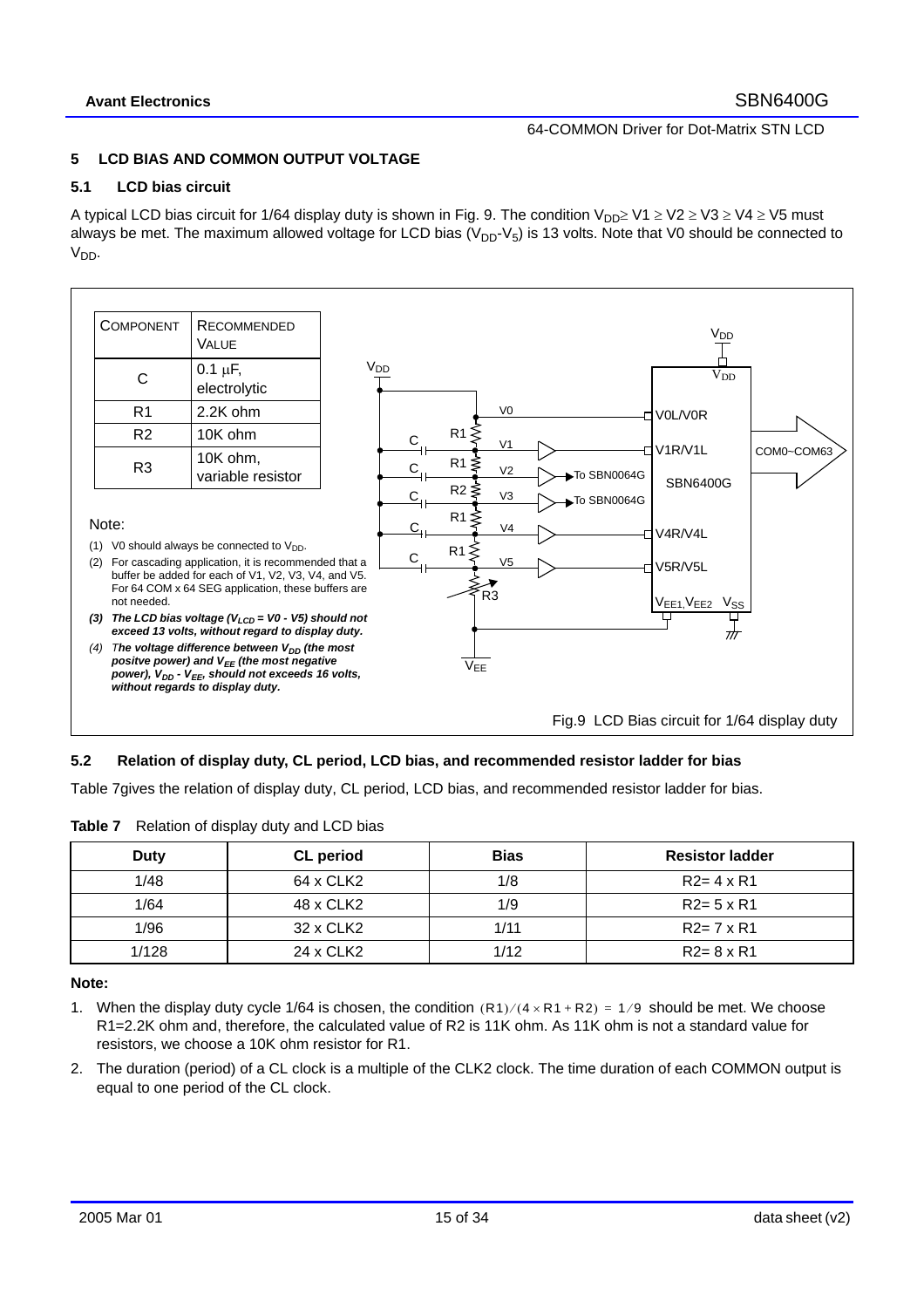#### **5.3 COMMON, SEGMENT output voltage**

Table 8 gives the output voltage level of the SBN6400G COMMON Driver and the SBN0064G SEGMENT Driver.

The COMMON output voltage level of the SBN6400G COMMON Driver is decided by the combination of the alternating LCD bias voltage (M) and its internal Shift Register Output.

The SEGMENT output voltage level of the SBN0064G SEGMENT driver is decided by the combination of the alternating LCD bias voltage (M) and the output of its on-chip Display Data Memory.

| Table 8 COMMON/SEGMENT output voltage level |
|---------------------------------------------|
|---------------------------------------------|

| Frame (M)     | Data/COM      | <b>DISPLAY</b><br><b>ON/OFF</b> | SEG0~SEG63<br>(SBN0064G) | COM0~COM63<br>(SBN6400G) |
|---------------|---------------|---------------------------------|--------------------------|--------------------------|
|               |               | <b>ON</b>                       | V2                       | V1                       |
|               |               | <b>ON</b>                       | V0                       | V5                       |
|               |               | ON                              | V3                       | V4                       |
|               |               | <b>ON</b>                       | V5                       | V0                       |
| x(don't care) | x(don't care) | <b>OFF</b>                      | V2, V3                   |                          |

#### **Note:**

- 1. "Data" in the "Data/COM" column means the data output from the on-chips Display Data RAM of the SBN0064G SEGMENT Driver, and "COM" means the output of the SBN6400G's internal Shift Register Output, which sequentially activates COM0~COM63.
- 2. The column DISPLAY ON/OFF is applicable only to the SBN0064G.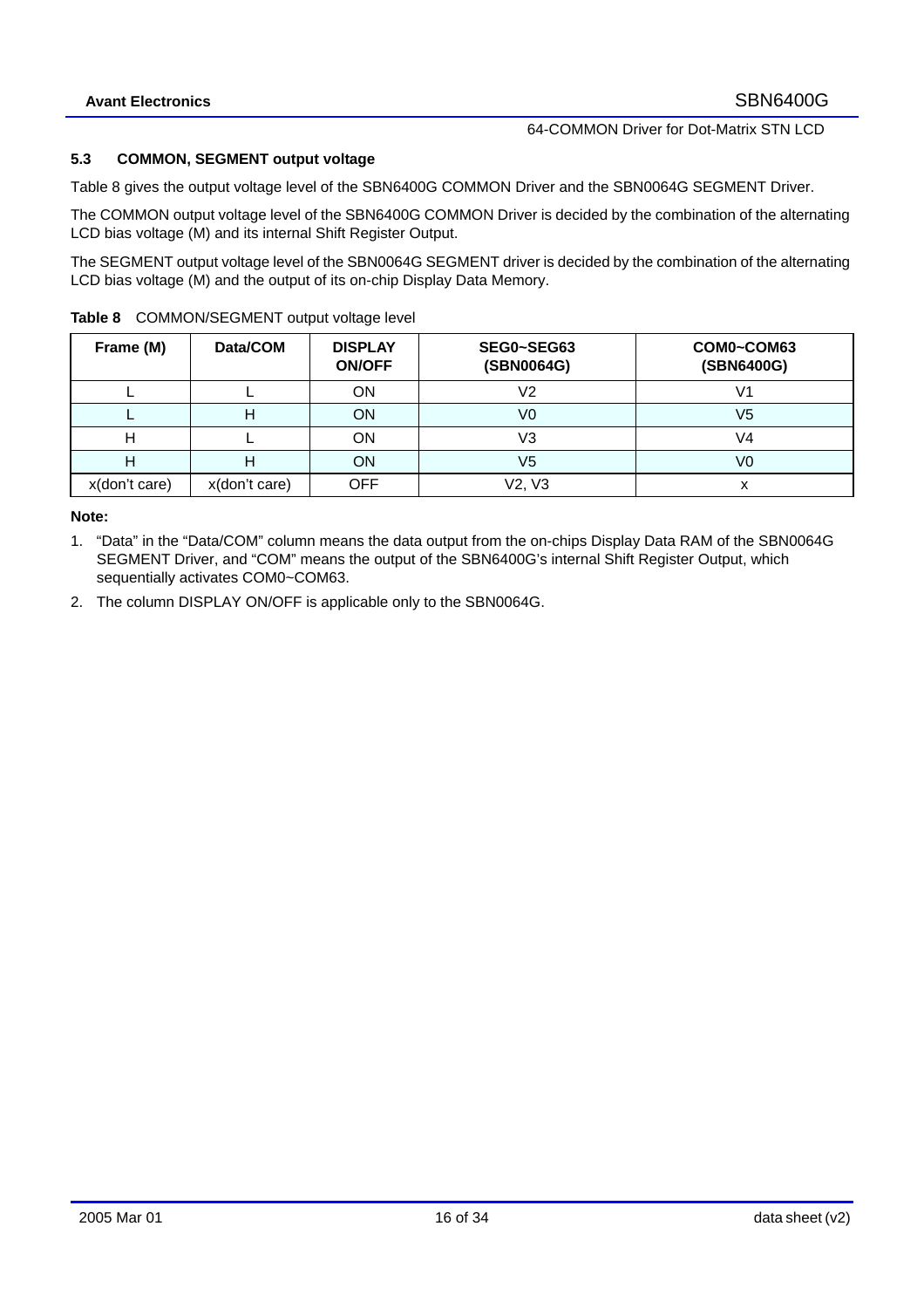#### **6 SYSTEM CONFIGURATION WITH THE SBN0064G**

Table 9 gives examples of system configuration with the SBN0064G.

![](_page_16_Figure_5.jpeg)

![](_page_16_Figure_6.jpeg)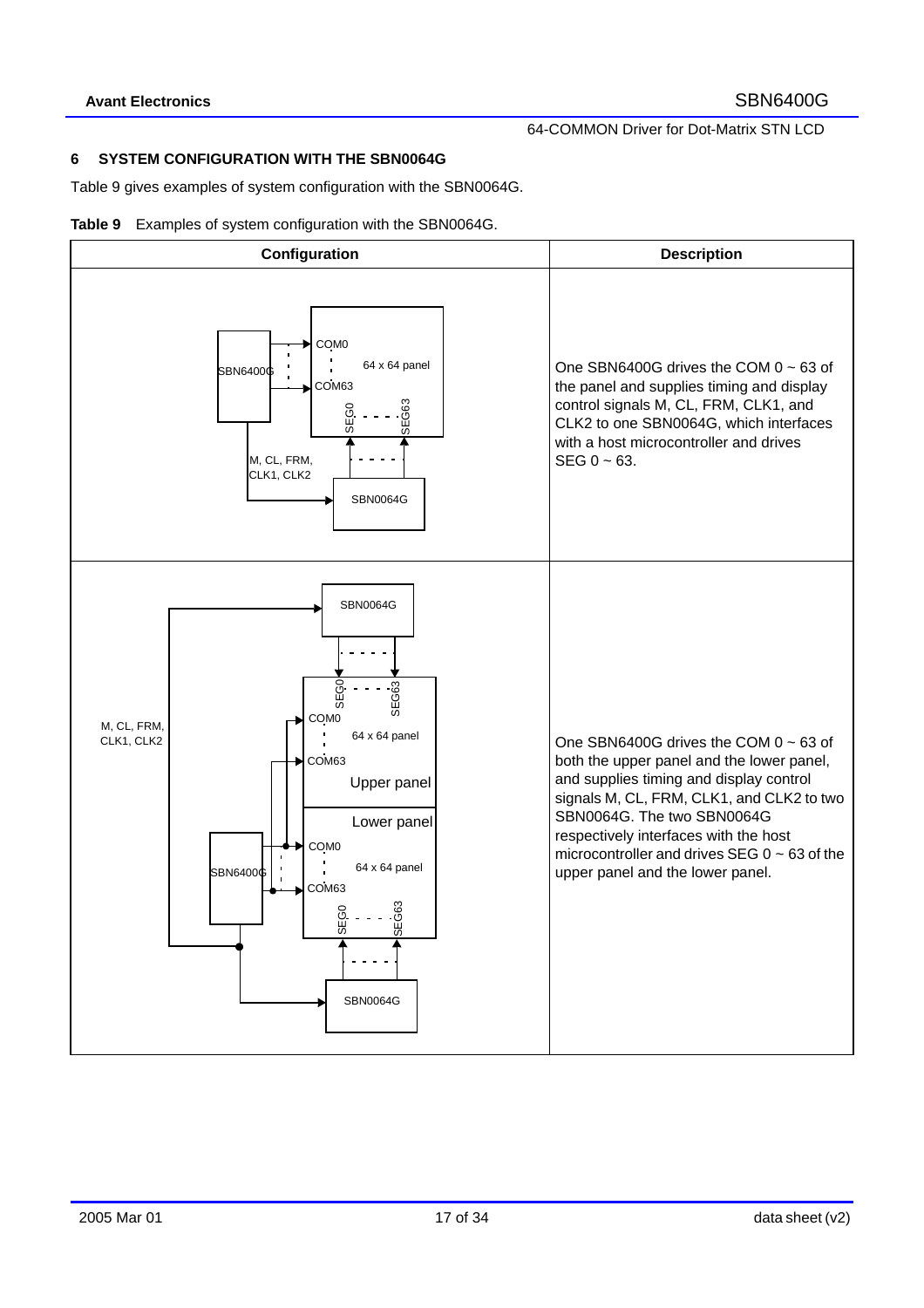![](_page_17_Figure_3.jpeg)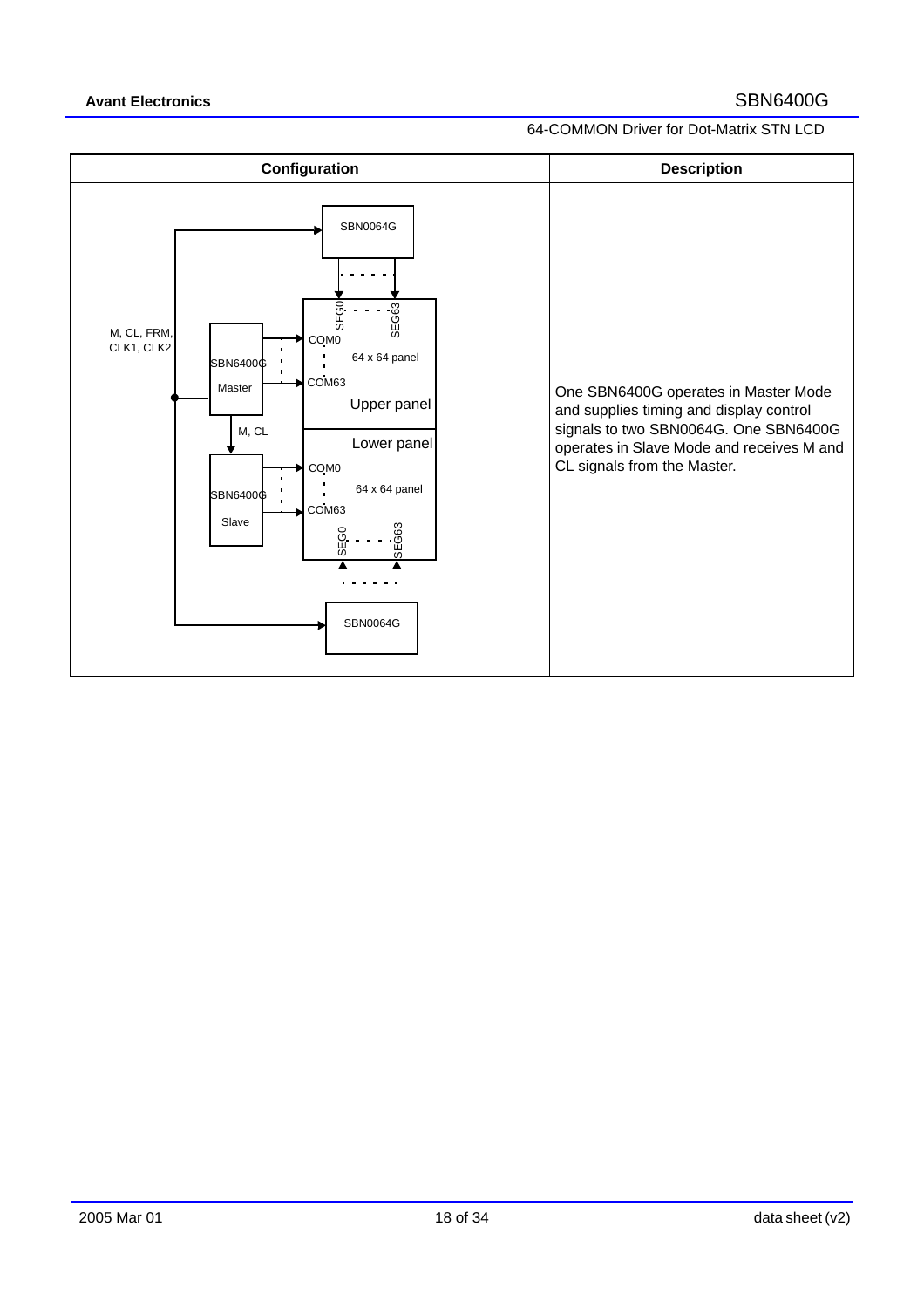# **7 APPLICATION EXAMPLE 1: MASTER MODE, 1/64 DISPLAY DUTY**

# **7.1 Application circuit for 1/64 display duty, Master Mode operation**

![](_page_18_Figure_5.jpeg)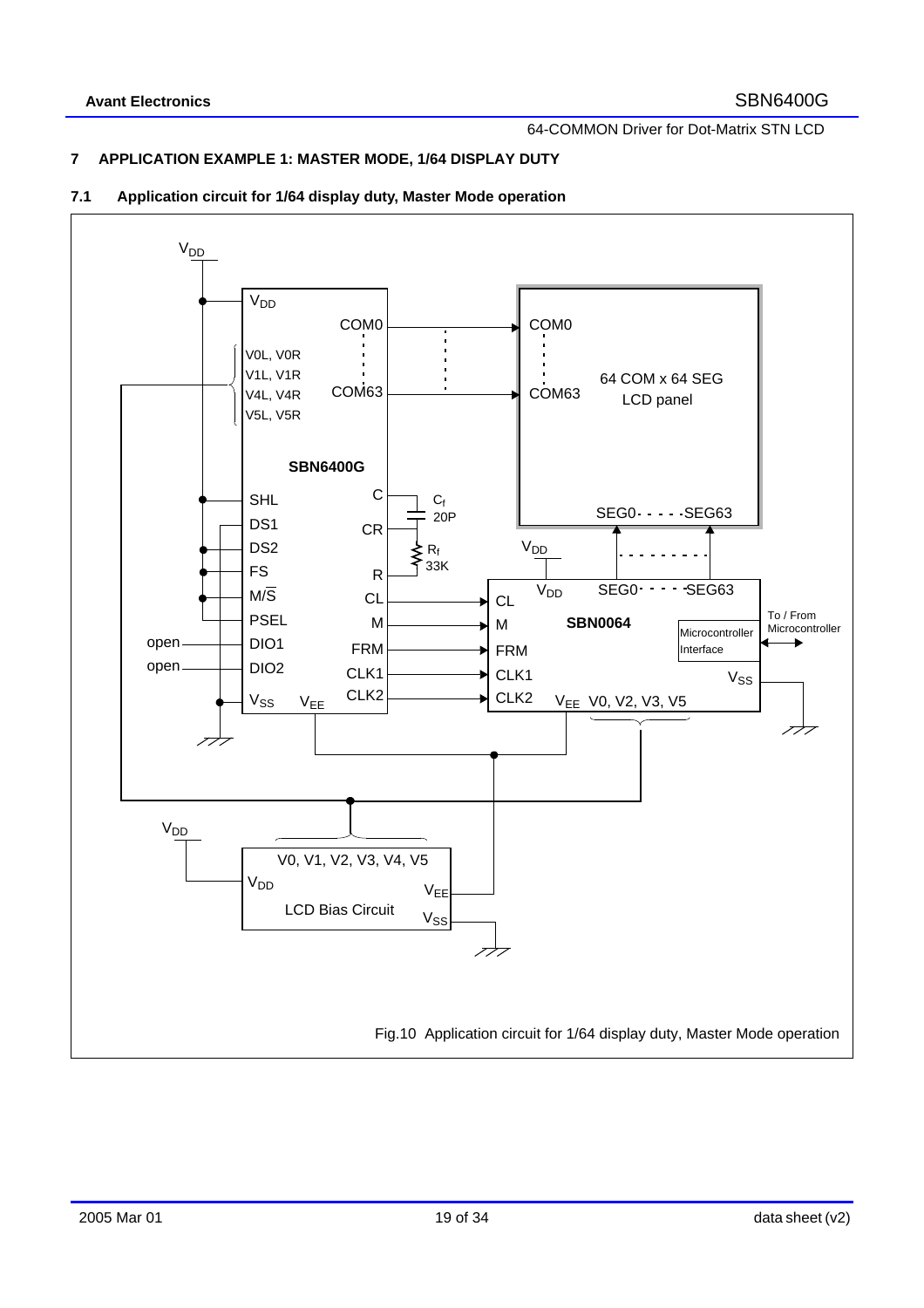![](_page_19_Figure_2.jpeg)

![](_page_19_Figure_3.jpeg)

# **7.2 Timing diagram of Master Mode, 1/64 display duty cycle(DS1=L, DS2=H, SHL=H(L), PSEL=H)**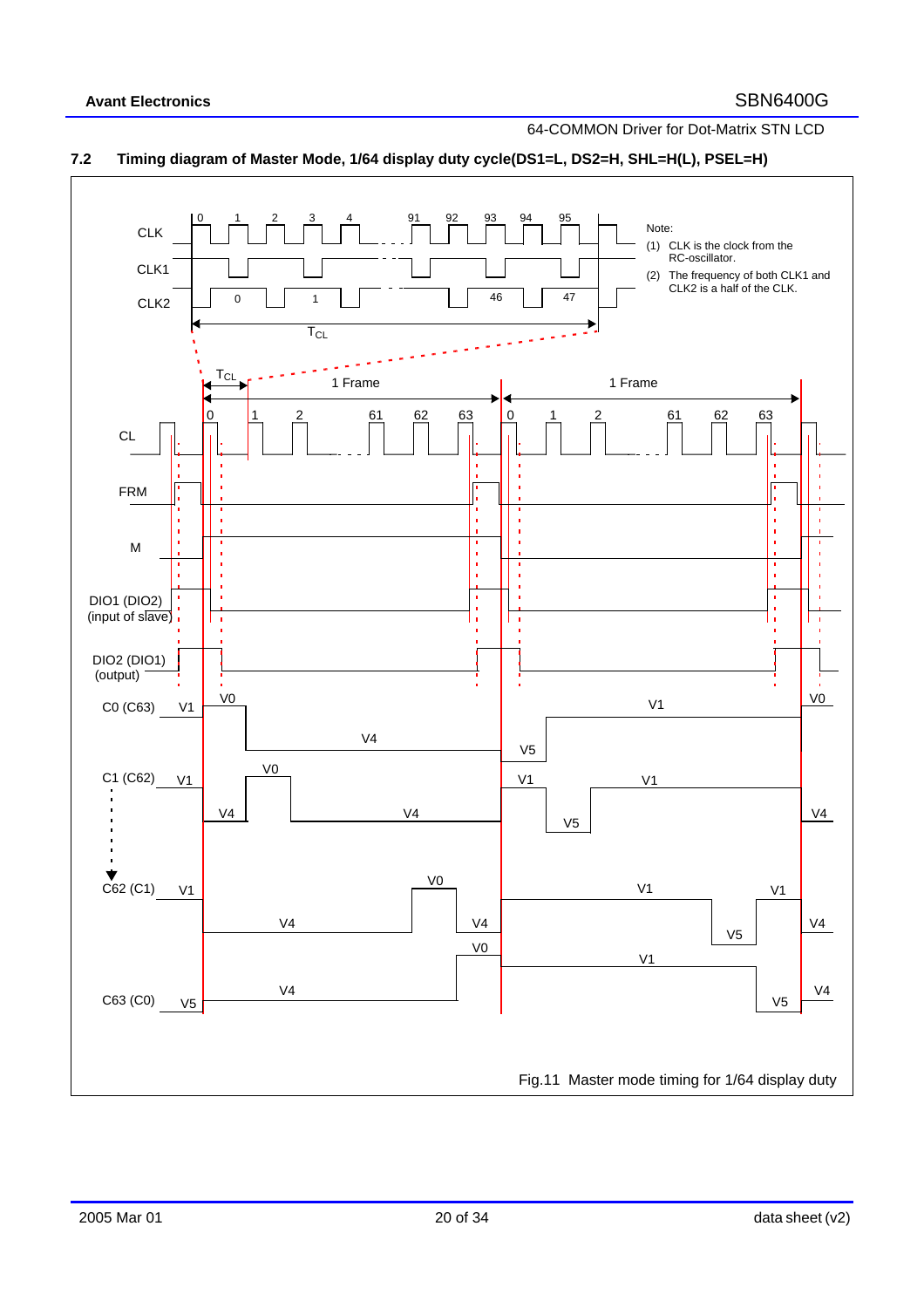### **8 APPLICATION EXAMPLE 2: MASTER MODE, 1/128 DISPLAY DUTY**

![](_page_20_Figure_4.jpeg)

![](_page_20_Figure_5.jpeg)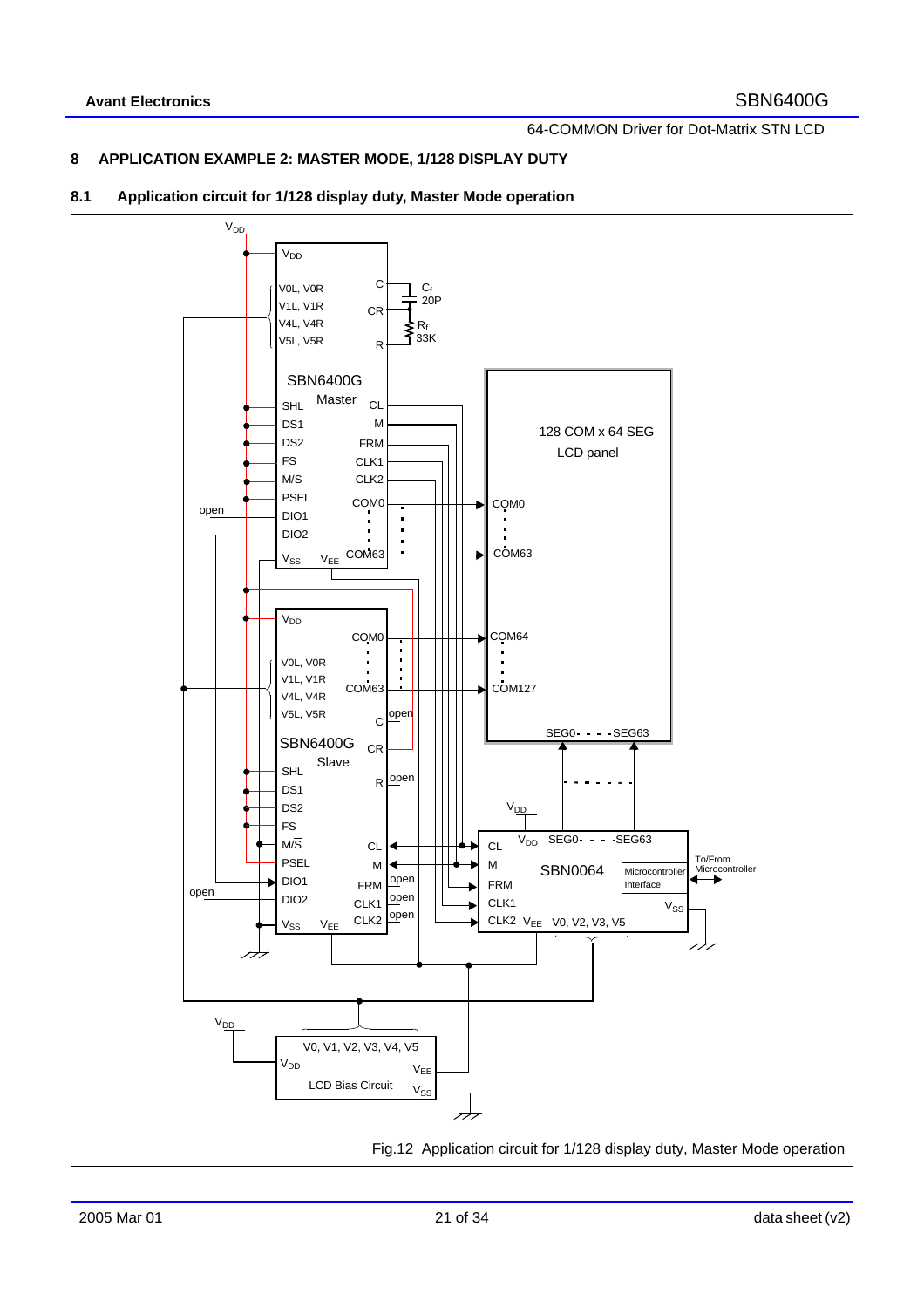![](_page_21_Figure_2.jpeg)

![](_page_21_Figure_3.jpeg)

# **8.2 Timing diagram of Master Mode, 1/128 display duty cycle(DS1=H, DS2=H, SHL=H(L), PSEL=H)**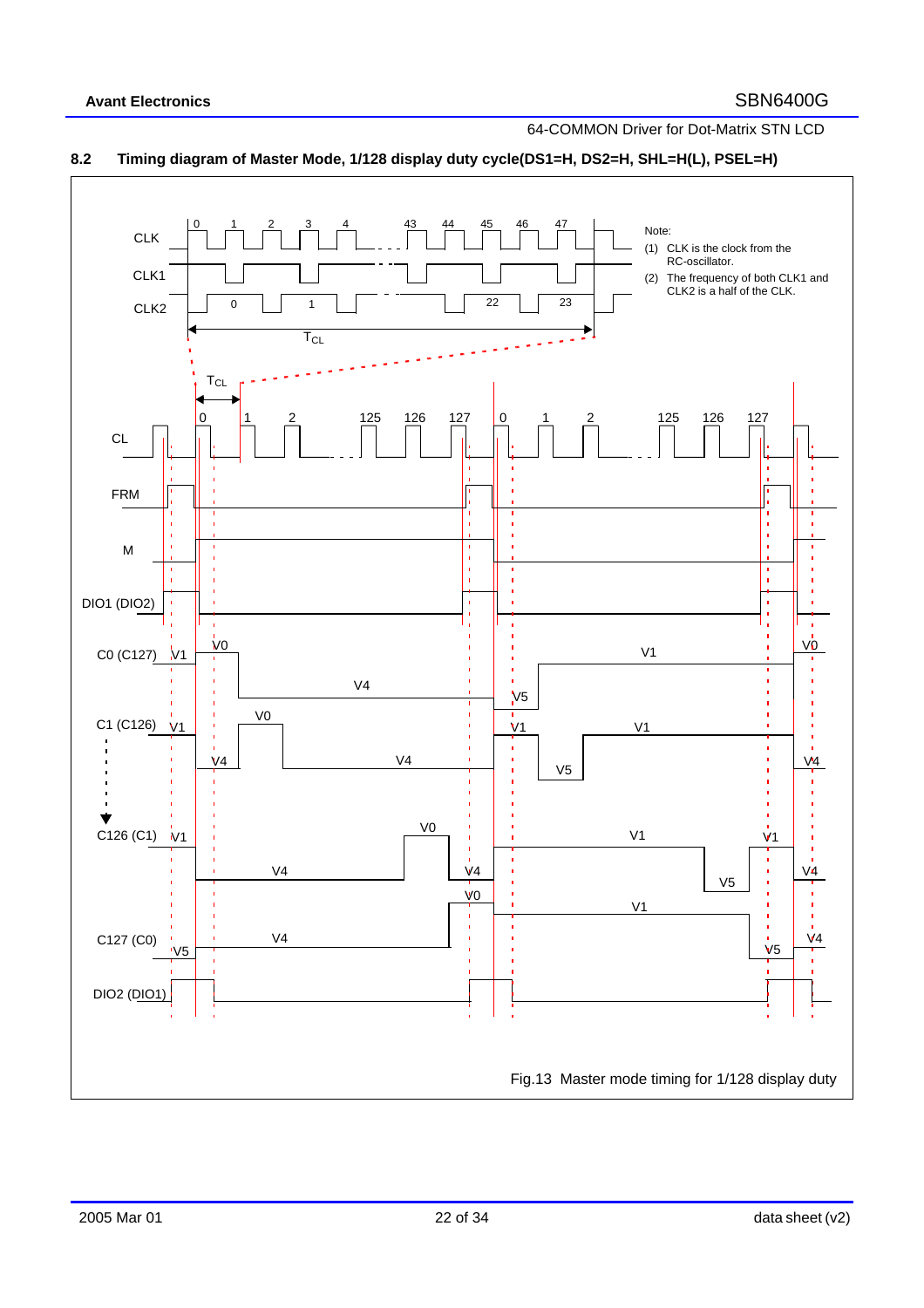#### **9 ELECTRICAL CHARACTERISTICS**

#### **9.1 Absolute maximum rating**

#### **Table 10** Absolute maximum rating

 $V_{DD}$  = 5 V ±10%; V<sub>SS</sub> = 0 V; all voltages with respect to V<sub>SS</sub>, unless otherwise specified; T<sub>amb</sub> = −20 to +75 °C

| <b>SYMBOL</b>               | <b>PARAMETER</b>                                  | MIN.         | MAX.                          | <b>UNIT</b>     |
|-----------------------------|---------------------------------------------------|--------------|-------------------------------|-----------------|
| <b>V<sub>DD</sub></b>       | voltage on the V <sub>DD</sub> pin(pad)           | $-0.3$       | $+7.0$                        | Volts           |
| V <sub>EE</sub>             | Negative voltage on the $V_{EE}$ pin(pad)         | $V_{DD}$ -16 |                               | <b>Volts</b>    |
| $VLCD$ (note 2)             | LCD bias voltage, V <sub>LCD</sub> =V0-V5         |              | 13                            | Volts           |
| $V_{1}$                     | input voltage on any pin with respect to $V_{SS}$ | $-0.3$       | $V_{DD}$ + 0.3                | Volts           |
| $P_D$                       | power dissipation                                 |              | 200                           | mW              |
| $T_{\text{stg}}$            | storage temperature range                         | $-55$        | $+125$                        | $\rm ^{\circ}C$ |
| $\mathsf{T}_{\mathsf{amb}}$ | operating ambient temperature range               | -30          | $+85$                         | $^{\circ}C$     |
| Tsol (note 3)               | soldering temperature/time at pin                 |              | 260 $\degree$ C,<br>10 Second |                 |

#### **Notes**

- 1. The following applies to the Absolute Maximum Rating:
	- a) Stresses above those listed under Absolute Maximum Ratings may cause permanent damage to the device.
	- b) The SBN6400G includes circuitry specifically designed for the protection of its internal devices from the damaging effect of excessive static charge (ESD). However, it is suggested that conventional precautions be taken to avoid applying greater than the rated maxima.
	- c) Parameters are valid over operating temperature range, unless otherwise specified.
	- d) All voltages are with respect to  $V_{SS}$  unless otherwise noted.
- 2. The condition  $V_{DD}(V0) \geq V1 \geq V2 \geq V3 \geq V4 \geq V5$  must always be met.
- 3. QFP-type packages are sensitive to moisture of the environment, please check the drypack indicator on the tray package before soldering. Exposure to moisture longer than the rated drypack level may lead to cracking of the plastic package or broken bonding wiring inside the chip.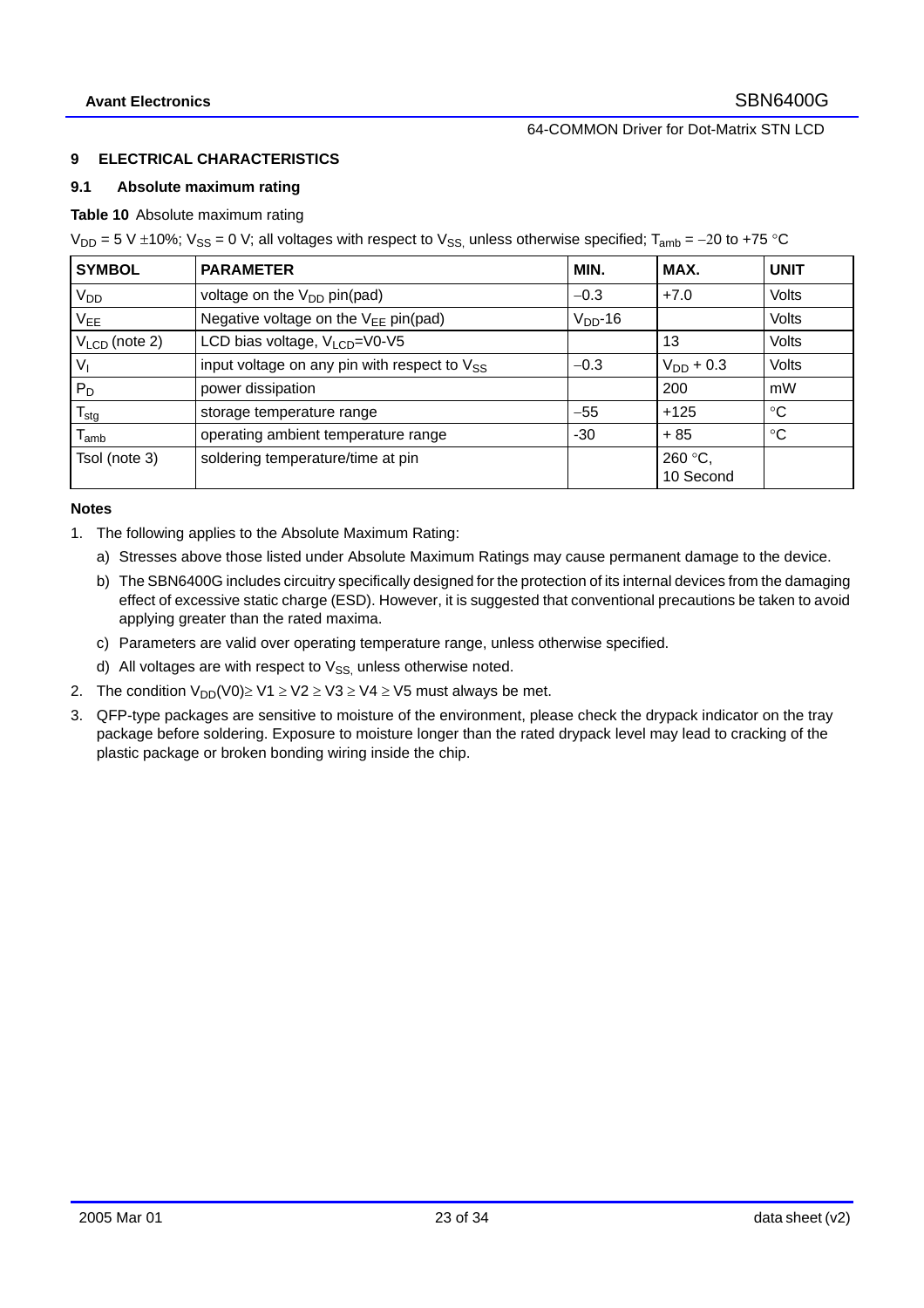#### **10 DC CHARACTERISTICS**

#### **Table 11** DC Characteristics

 $V_{DD}$  = 5 V ±10%;  $V_{SS}$  = 0 V; all voltages with respect to  $V_{SS}$  unless otherwise specified; T<sub>amb</sub> = −20 to +75 °C.

| <b>SYMBOL</b>          | <b>PARAMETER</b>                                                             | <b>CONDITION</b> | MIN.           | TYP. | MAX.                  | <b>UNIT</b> |
|------------------------|------------------------------------------------------------------------------|------------------|----------------|------|-----------------------|-------------|
| <b>V<sub>DD</sub></b>  | Supply voltage for logic                                                     |                  | 2.7            | 5.0  | 5.5                   | $\vee$      |
| V <sub>LCD</sub>       | LCD bias voltage V <sub>LCD</sub> = V0(V <sub>DD)</sub> -V5                  | Note 1.          |                |      | 13                    | V           |
| <b>V<sub>NEG</sub></b> | V <sub>NEG</sub> =V <sub>DD</sub> -V <sub>EE</sub>                           |                  |                |      | 16                    | $\vee$      |
| $V_{IL}$               | LOW level input voltage                                                      | Note 2.          | $\Omega$       |      | 0.8                   | $\vee$      |
| V <sub>IH</sub>        | HIGH level input voltage                                                     | Note 2.          | $VDD$ -2.2     |      | V <sub>DD</sub>       | V           |
| $V_{OL}$               | LOW level output voltage of output<br>terminals, at $I_{OL} = 1.6$ mA.       | Note 3           | 0.0            |      | 0.3                   | $\vee$      |
| <b>V<sub>OH</sub></b>  | HIGH level output voltage of output<br>terminals, at $I_{OH} = -200 \mu A$ . | Note 3.          | $V_{DD}$ – 0.3 |      | <b>V<sub>DD</sub></b> | $\vee$      |
| <b>ILKG</b>            | Leakage current of input pins(pads)                                          | for all inputs   |                |      | 0.2                   | μA          |
| <b>I</b> STBY          | Standby current at $V_{DD} = 5$ volts                                        | Note 4           |                |      | 3.0                   | μA          |
| $I_{DD(1)}$            | Operating current for master mode<br>with 1/128 display duty cycle           | Note 5           |                |      | 960                   | μA          |
| $I_{DD(2)}$            | Operating current for slave mode<br>with 1/128 display duty cycle            | Note 6           |                |      | 180                   | μA          |
| <b>IEE</b>             | Operating current measured at the<br>$V_{EE}$ pin(pad)                       | Note 7           |                |      | 90                    | μA          |
| $C_{in}$               | Input capacitance of all input pins                                          |                  |                | 5.0  | 8.0                   | pF          |
| $R_{ON}$               | LCD driver ON resistance                                                     | Note 8           |                |      | 1.5                   | $K\Omega$   |

#### **Notes:**

- 1. LCD bias voltage  $V_{LCD}$  is V0 V5. V0 should always be connected to VDD.
- 2. For all input pins (pads), FS, DS1,DS2, CR, SHL, MS, and PSEL. Also, for all I/Os, DIO1, DIO2, M, and CL when they are used as inputs.
- 3. For all output pins (pads), CLK1, CLK2, and FRM. Also, for all I/Os, DIO1, DIO2, M, and CL when they are used as outputs
- 4. Conditions for the measurement:  $CR = V_{DD}$ , measured at the  $V_{DD}$  pin.
- 5. This value is measured at the  $V_{DD}$  pin (pad). The condition for the measurement is as follows:
	- a)  $R_f = 33K$ ,  $C_f = 20$  pF,
	- b) Display duty cycle=1/128 (DS1=DS2=1),
	- c) Master mode ( $M/\overline{S}=1$ ), and  $FS=SHL=PSEL=1$ , and
	- d) COM0~COM63 were left open.
- 6. This value is measured at the  $V_{DD}$  pin (pad). The condition for the measurement is as follows:
	- a) Display duty cycle=1/128 (DS1=DS2=1), Slave mode (M/S=0), and FS=SHL=PSEL=CR=1,
	- b) CL, M, and DIO1 are from the master, and
	- c) COM0~COM63 were left open.
- 7. The condition for the measurement is the same as those described in Note 5, except that the value is measured at the  $V_{EE}$  pin(pad).
- 8. This measurement is for the transmission high-voltage PMOS or NMOS of COM0~COM63. Please refer to Section 12, Pin Circuits, for detailed schematic of these drivers. The measurement is for the case when the voltage differential between the source and the drain of the high voltage PMOS or NMOS is 0.1 volts.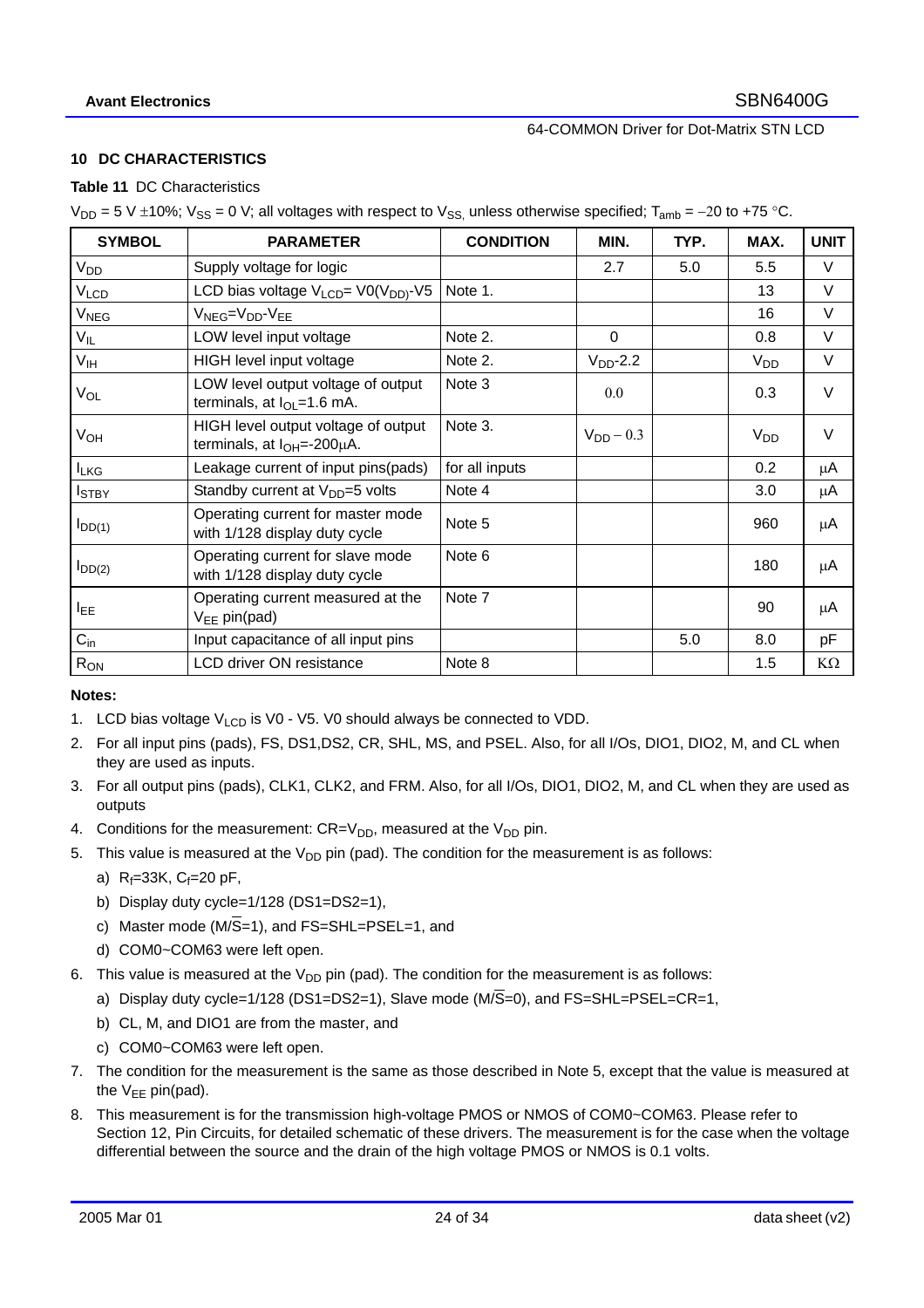# **11 AC TIMING CHARACTERISTICS**

# **11.1 CLK1, CLK2 timing for Master Mode**

![](_page_24_Figure_5.jpeg)

 $V_{DD} = 5$  V ±10%;  $V_{SS} = 0$  V; all voltages with respect to  $V_{SS}$  unless otherwise specified; T<sub>amb</sub> = −20 to +75 °C.

| <b>SYMBOL</b>    | <b>PARAMETER</b>            | <b>CONDITIONS</b> | MIN. | TYP. | MAX. | <b>UNIT</b> |
|------------------|-----------------------------|-------------------|------|------|------|-------------|
| T <sub>WH1</sub> | CLK1 clock high pulse width |                   | 2000 |      |      |             |
| T <sub>WL1</sub> | CLK1 cock low pulse width   |                   | 600  |      |      |             |
| $T_{R1}$         | CLK1 clock rise time        |                   |      |      | 130  |             |
| $T_{F1}$         | CLK1 clock fall time        |                   |      |      | 130  |             |
| T <sub>WH2</sub> | CLK2 clock high pulse width |                   | 2000 |      |      |             |
| T <sub>WL2</sub> | CLK2 clock low pulse width  |                   | 600  |      |      | ns          |
| $T_{R2}$         | CLK2 clock rise time        |                   |      |      | 130  |             |
| $T_{F2}$         | CLK2 clock fall time        |                   |      |      | 130  |             |
| $T_{D12}$        | CLK1-to-CLK2 delay          |                   | 660  |      |      |             |
| $T_{D21}$        | CLK2-to-CLK1 delay          |                   | 660  |      |      |             |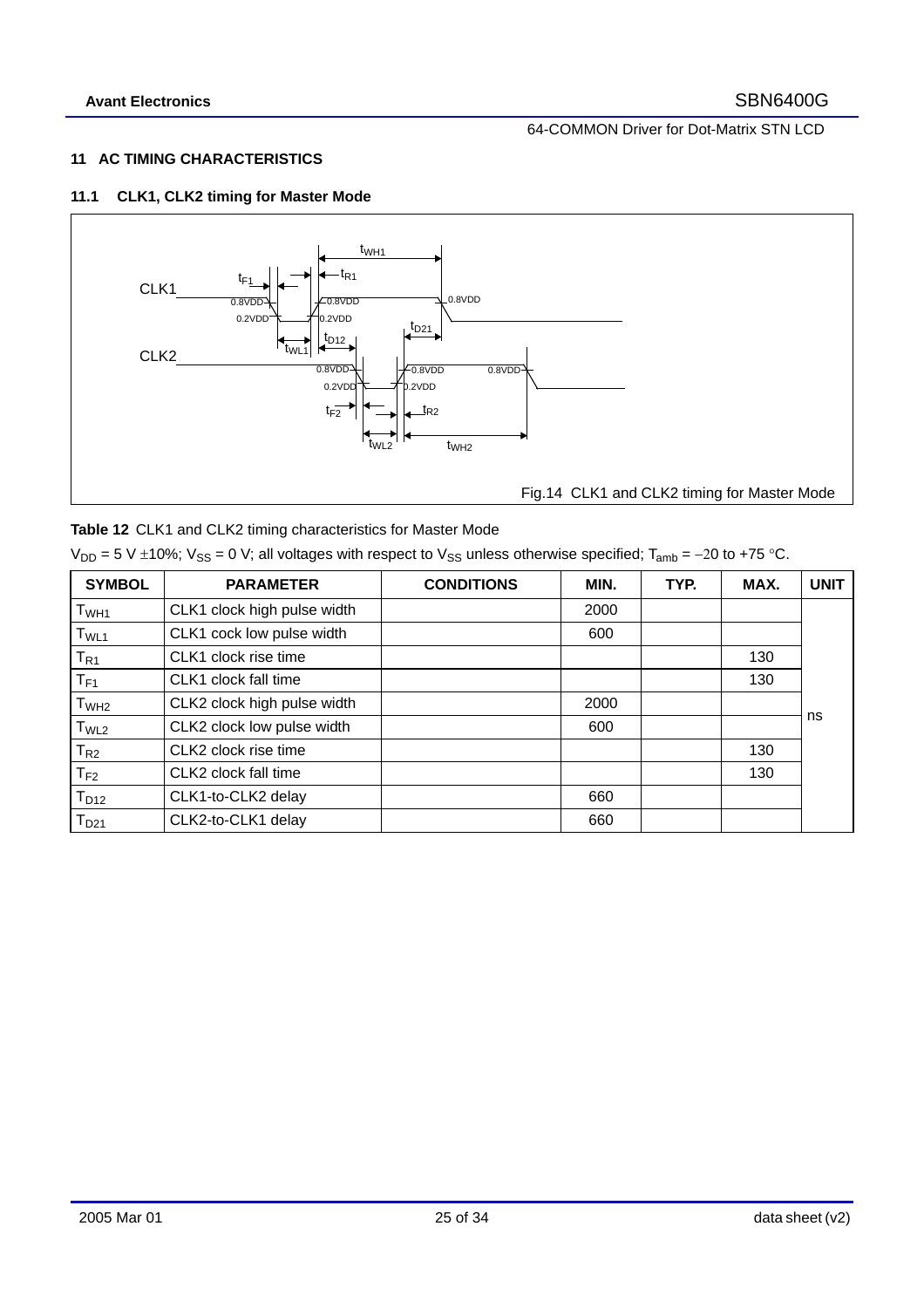![](_page_25_Figure_2.jpeg)

![](_page_25_Figure_3.jpeg)

#### **11.2 CL, FRM, DIO1, DIO2 and M timing for Master Mode**

**Table 13** CL, FRM, DIO1, DIO2, and M timing for Master Mode

|  |  |  |  |  |  | $V_{DD}$ = 5 V ±10%; V <sub>SS</sub> = 0 V; all voltages with respect to V <sub>SS</sub> unless otherwise specified; T <sub>amb</sub> = -20 to +75 °C. |
|--|--|--|--|--|--|--------------------------------------------------------------------------------------------------------------------------------------------------------|
|--|--|--|--|--|--|--------------------------------------------------------------------------------------------------------------------------------------------------------|

| <b>SYMBOL</b>                | <b>PARAMETER</b>                                            | <b>CONDITIONS</b> | MIN.   | TYP. | MAX.   | <b>UNIT</b> |
|------------------------------|-------------------------------------------------------------|-------------------|--------|------|--------|-------------|
| T <sub>WHCL</sub>            | CL clock high pulse width                                   |                   | 33     |      |        | μS          |
| $\mathsf{T}_{\mathsf{WLCL}}$ | CL cock low pulse width                                     |                   | 33     |      |        | μS          |
| $\mathsf{T}_{\mathsf{DS}}$   | DIO1 setup time (for SHL=1),<br>DIO2 setup time (for SHL=0) |                   | 18     |      |        | μS          |
| Т <sub>рн</sub>              | DIO1 hold time (for SHL=1),<br>DIO2 hold time (for SHL=0)   |                   | 38     |      |        | μS          |
| $T_{DD}$                     | Data delay time                                             |                   | 4.6    |      |        | μS          |
| T <sub>DFRM</sub>            | FRM delay time                                              |                   | $-1.8$ |      | $+1.8$ | $\mu S$     |
| Т <sub>м</sub>               | M delay time                                                |                   | $-1.8$ |      | $+1.8$ | μS          |

### **Note:**

The measurement is with the load circuit connected for output terminals. The load circuit is shown in Fig. 16.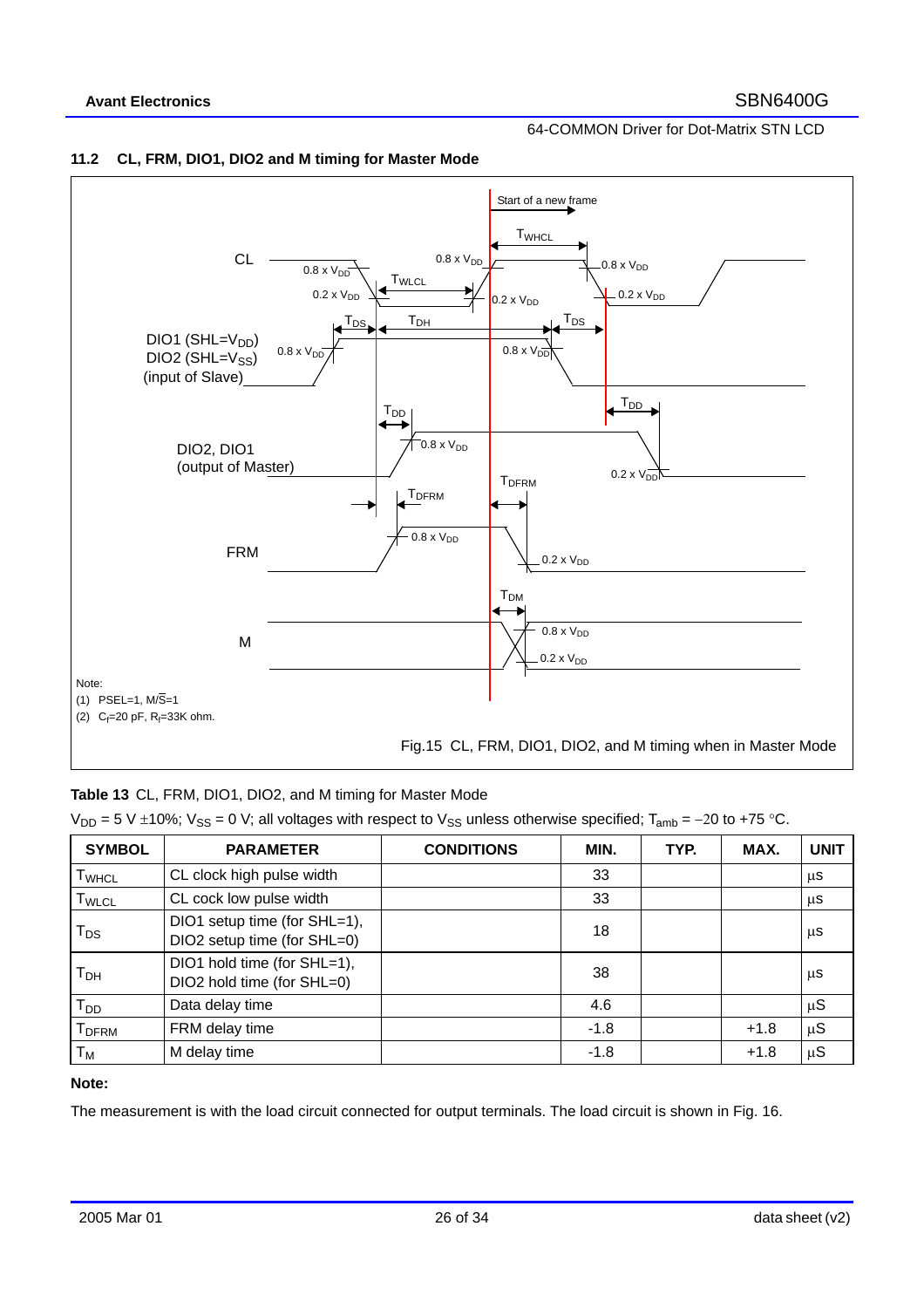![](_page_26_Figure_3.jpeg)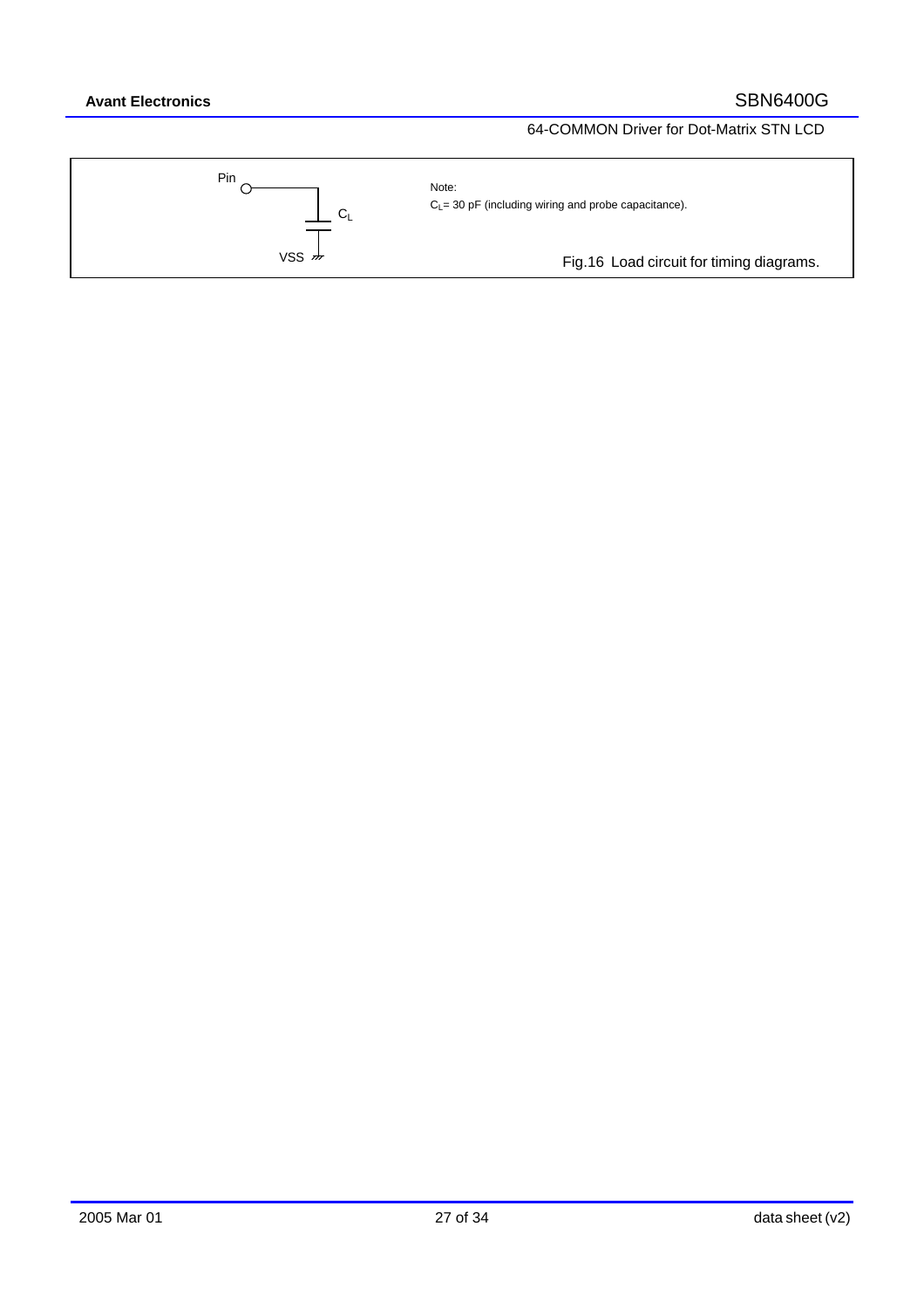![](_page_27_Figure_3.jpeg)

# **11.3 Slave Mode timing for 1/64 display duty cycle(DS1=L, DS2=H, SHL=H(L), PSEL=L)**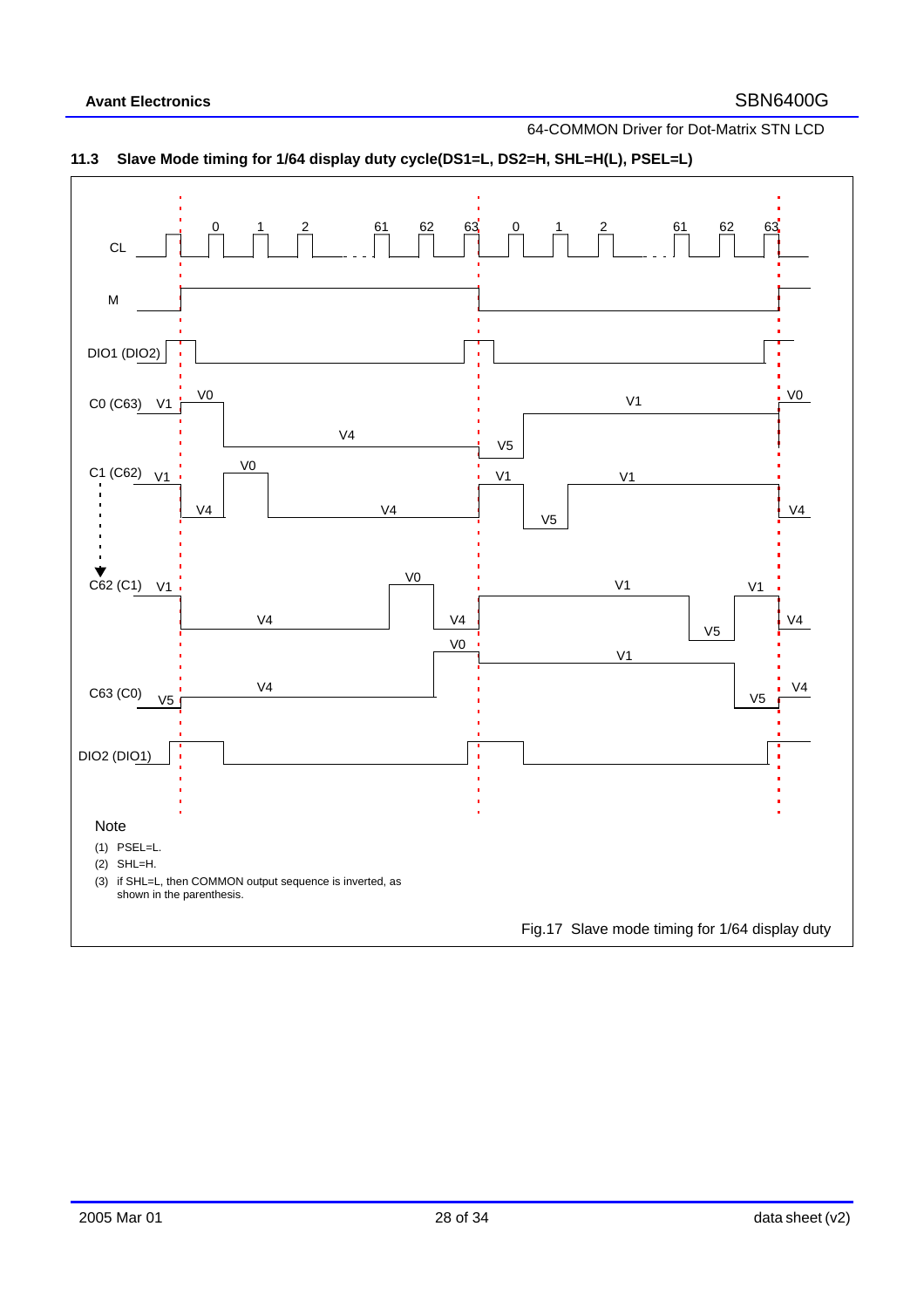# **12 PIN CIRCUITS**

| <b>SYMBOL</b>                      | Input/<br>output | <b>CIRCUIT</b>                                                                                              | <b>NOTES</b>                                                                                                                                      |
|------------------------------------|------------------|-------------------------------------------------------------------------------------------------------------|---------------------------------------------------------------------------------------------------------------------------------------------------|
| CLK1, CLK2,<br><b>FR</b>           | Outputs          | VDD<br><b>PMOS</b><br>О<br><b>NMOS</b><br>VSS m                                                             | The output PMOS and<br>NMOS also act as<br>ESD-protection<br>devices. Their sizes<br>have been enlarged to<br>increase ESD<br>protection voltage. |
| DS1, DS2,<br>FS, SHL,<br>PSEL, M/S | Input            | VDD.<br>П<br>VSS m                                                                                          |                                                                                                                                                   |
| C, R, CR                           | Inputs           | For the pin electronics of the these inputs, please refer to Fig. 5,<br>Section 4.1, On-Chip RC oscillator. |                                                                                                                                                   |
| DIO1, DIO2,<br>M, CL               | $\mathsf{IO}$    | VDD<br>Output Enable<br><b>PMOS</b><br>П<br>Data out<br><b>NMOS</b><br>VSS m<br>Data in<br>П                | The output PMOS and<br>NMOS also act as<br>ESD-protection<br>devices. Their sizes<br>have been enlarged to<br>increase ESD<br>protection voltage. |

**Table 14** MOS-level schematics of all input, output, and I/O pins.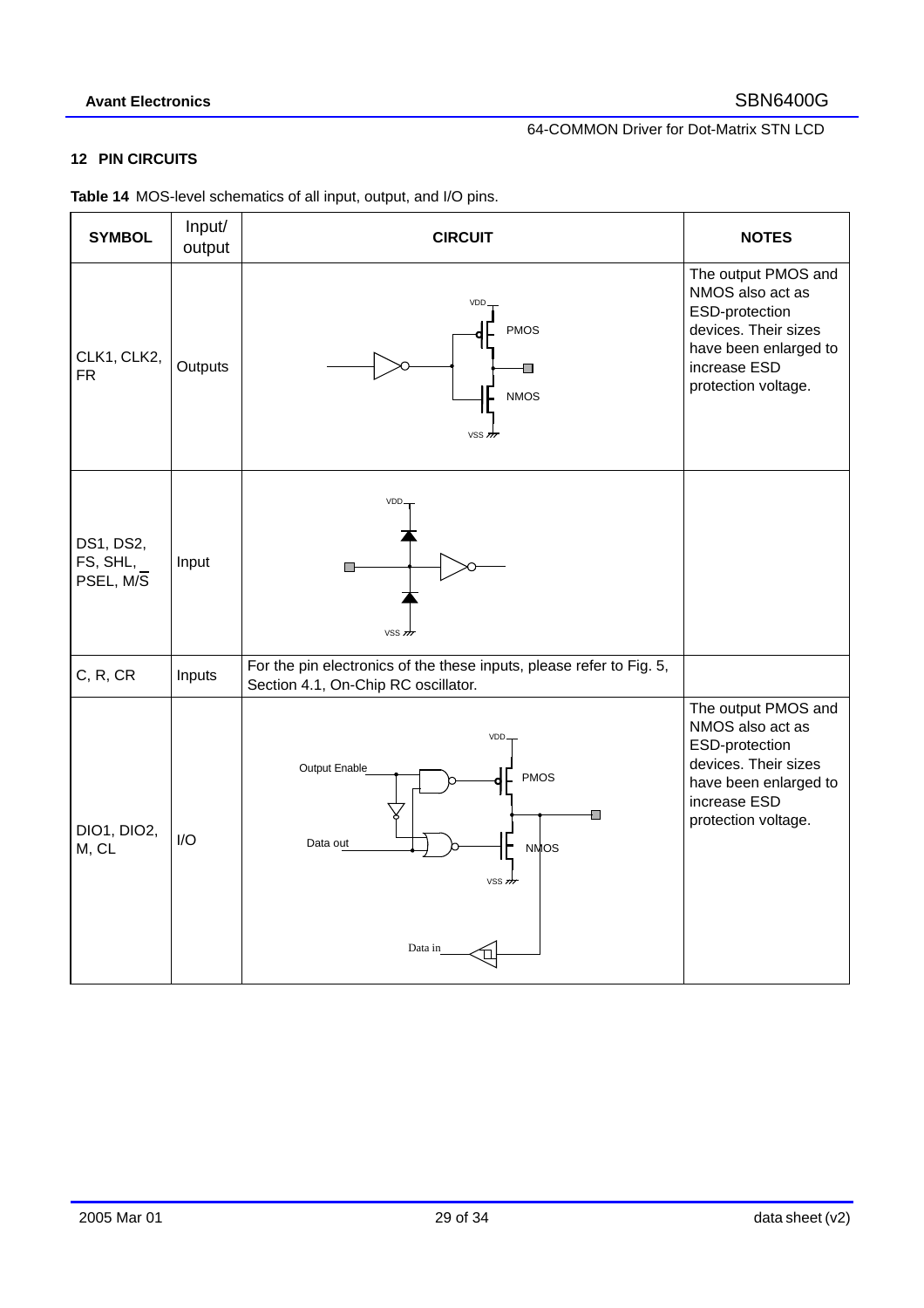| <b>SYMBOL</b>                                               | Input/<br>output | <b>CIRCUIT</b>                                                                                                                                                                                                                     | <b>NOTES</b> |
|-------------------------------------------------------------|------------------|------------------------------------------------------------------------------------------------------------------------------------------------------------------------------------------------------------------------------------|--------------|
| COM0~63,<br>VOR, VOL,<br>V1R, V1L,<br>V4R, V4L,<br>V5R, V5L |                  | <b>VDD</b><br>VDD<br>EN <sub>1</sub><br>COM0~COM63<br>V0R/V0L<br>$m_{\rm V_{EE}}$<br>EN <sub>2</sub><br>TVDD<br>V1R/V1L<br>$V_{FF}$<br>EN <sub>3</sub><br>$+$ VDD<br>V4R/V4L<br>$V_{EE}$ ///<br>EN4<br>T <sub>VDD</sub><br>V5R/V5L |              |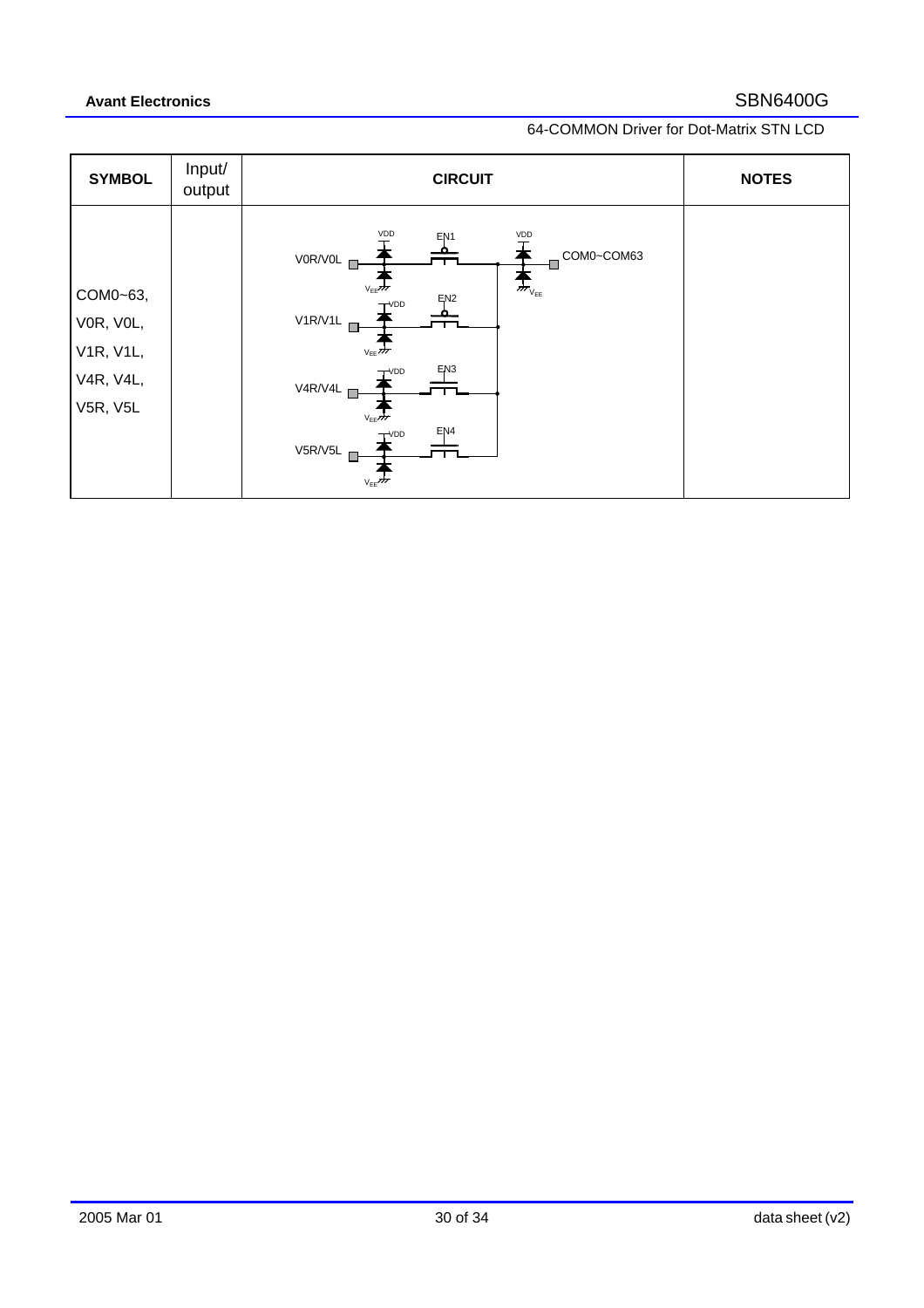### **13 APPLICATION NOTES**

1. It is recommended that the following power-up sequence be followed to ensure reliable operation of your display system. As the ICs are fabricated in CMOS and there is intrinsic latch-up problem associated with any CMOS devices, proper power-up sequence can reduce the danger of triggering latch-up. When powering up the system, control logic power must be powered on first. When powering down the system, control logic must be shut off later than or at the same time with the LCD bias  $(V_{FF})$ .

![](_page_30_Figure_5.jpeg)

- 2. The metal frame of the LCD panel should be grounded.
- 3. A 0.1  $\mu$ F ceramic capacitor should be connected between  $V_{DD}$  and  $V_{SS}$ .
- 4. A 0.1  $\mu$ F ceramic capacitor should be connected between V<sub>DD</sub> (or V<sub>SS</sub>) and each of V1, V2, V3, V4, and V5.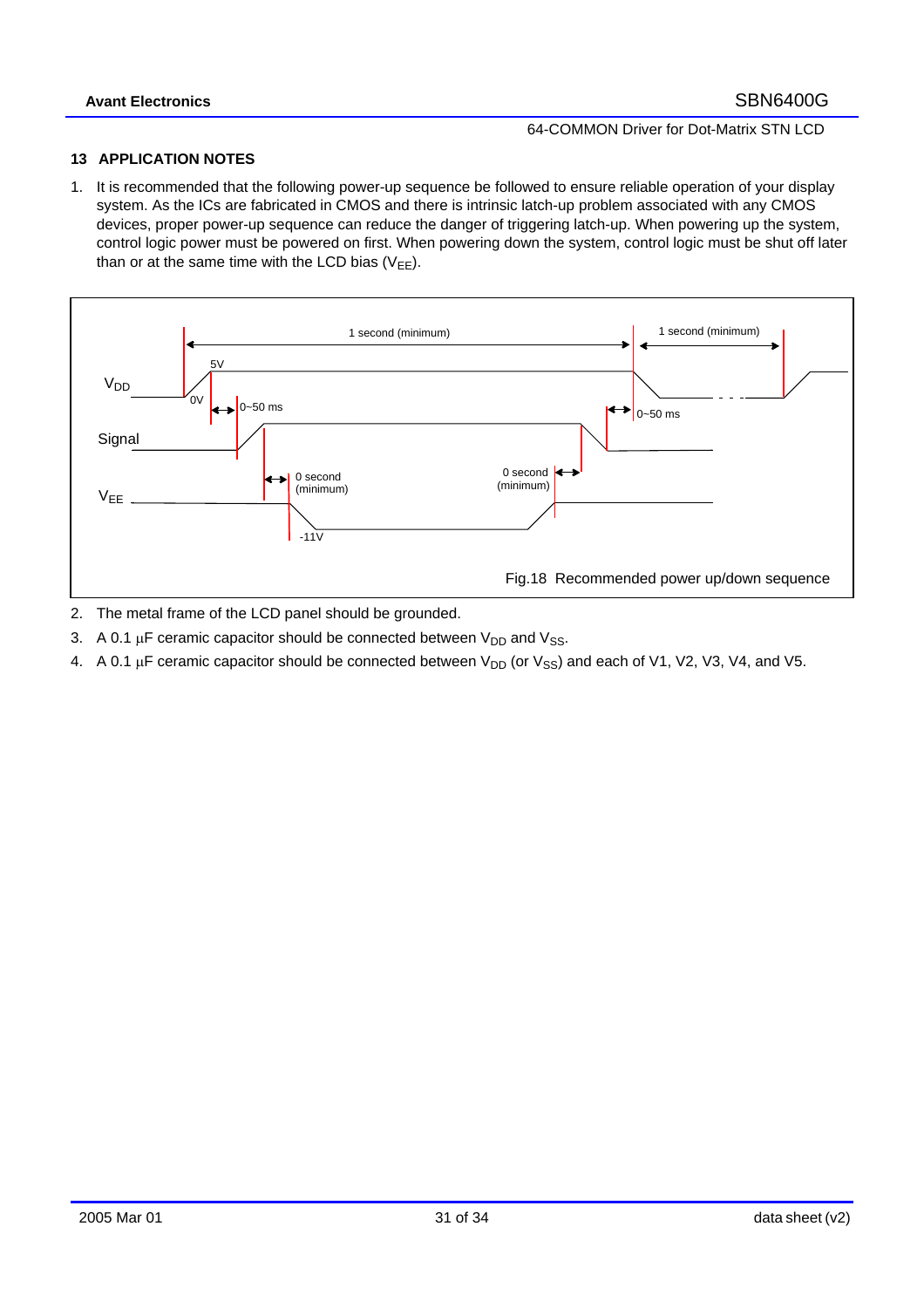# **14 PACKAGE INFORMATION**

Package information is provided in another document. Please contact Avant Electronics for package information.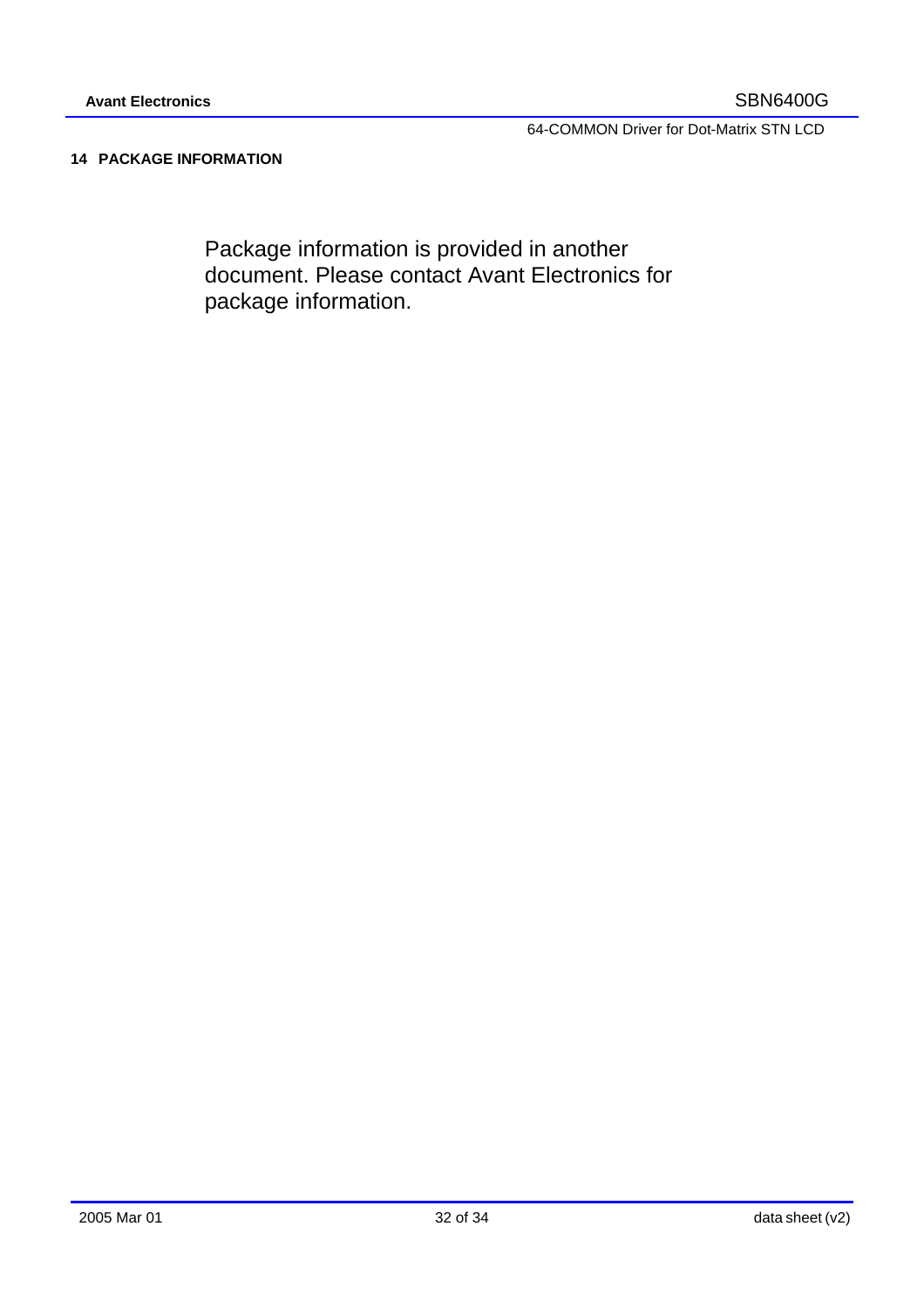#### **15 SOLDERING**

#### **15.1 Introduction**

There is no soldering method that is ideal for all IC packages. Wave soldering is often preferred when through-hole and surface mounted components are mixed on one printed-circuit board. However, wave soldering is not always suitable for surface mounted ICs, or for printed-circuits with high population densities. In these situations reflow soldering is often used.

This text gives a very brief insight to a complex technology. For more in-depth account of soldering ICs, please refer to dedicated reference materials.

#### **15.2 Reflow soldering**

Reflow soldering techniques are suitable for all QFP packages.

The choice of heating method may be influenced by larger plastic QFP packages (44 leads, or more). If infrared or vapour phase heating is used and the large packages are not absolutely dry (less than 0.1% moisture content by weight), vaporization of the small amount of moisture in them can cause cracking of the plastic body. For more information, please contact Avant for drypack information.

Reflow soldering requires solder paste (a suspension of fine solder particles, flux and binding agent) to be applied to the printed-circuit board by screen printing, stencilling or pressure-syringe dispensing before package placement.

Several techniques exist for reflowing; for example, thermal conduction by heated belt. Dwell times vary between 50 and 300 seconds depending on heating method. Typical reflow temperatures range from 215 to 250 °C.

Preheating is necessary to dry the paste and evaporate the binding agent. Preheating duration: 45 minutes at 45 °C.

#### **15.3 Wave soldering**

Wave soldering is **not** recommended for QFP packages. This is because of the likelihood of solder bridging due to closely-spaced leads and the possibility of incomplete solder penetration in multi-lead devices.

#### **If wave soldering cannot be avoided, the following conditions must be observed:**

- **A double-wave (a turbulent wave with high upward pressure followed by a smooth laminar wave) soldering technique should be used.**
- **The footprint must be at an angle of 45**° **to the board direction and must incorporate solder thieves downstream and at the side corners.**

During placement and before soldering, the package must be fixed with a droplet of adhesive. The adhesive can be applied by screen printing, pin transfer or syringe dispensing. The package can be soldered after the adhesive is cured.

Maximum permissible solder temperature is 260 °C, and maximum duration of package immersion in solder is 10 seconds, if cooled to less than 150 °C within 6 seconds. Typical dwell time is 4 seconds at 250 °C.

A mildly-activated flux will eliminate the need for removal of corrosive residues in most applications.

#### **15.4 Repairing soldered joints**

Fix the component by first soldering two diagonally- opposite end leads. Use only a low voltage soldering iron (less than 24 V) applied to the flat part of the lead. Contact time must be limited to 10 seconds at up to 300  $\degree$ C. When using a dedicated tool, all other leads can be soldered in one operation within 2 to 5 seconds between 270 and 320 °C.